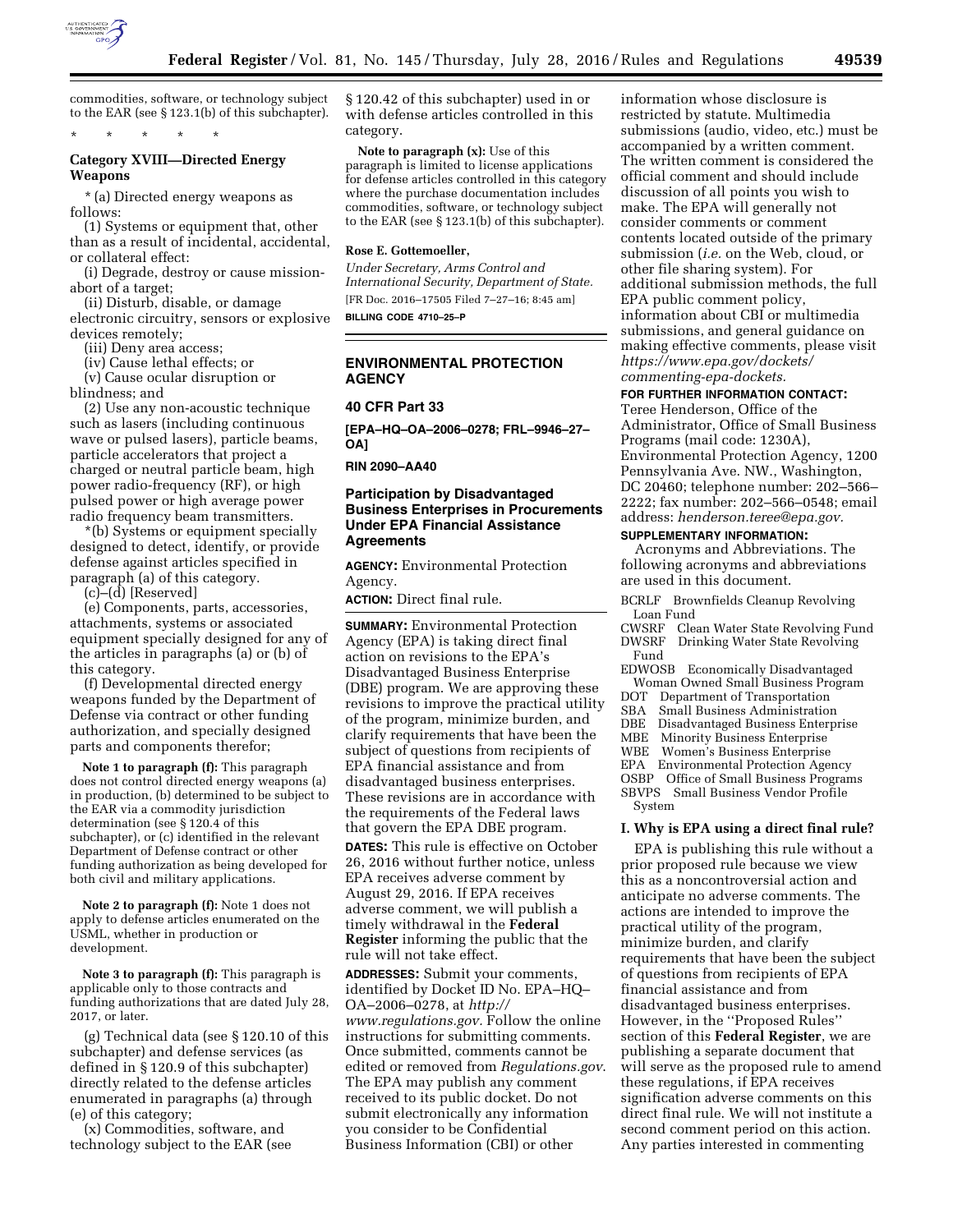must do so at this time. For further information about commenting on this rule, see the **ADDRESSES** section of this document.

If EPA receives adverse comment, we will publish a timely withdrawal in the **Federal Register** informing the public that this direct final rule will not take effect. We will address all public comments in any subsequent final rule based on the proposed rule.

#### **II. Does this action apply to me?**

If you are a recipient of an EPA financial assistance agreement; an entity receiving an identified loan under a financial assistance agreement capitalizing a revolving loan fund; or a minority-owned, woman-owned, or small business, this rule may affect you. If you have any questions regarding the applicability of this action to a particular entity, consult the person listed in the preceding **FOR FURTHER INFORMATION CONTACT** section.

## **III. What should I consider as I prepare my comments for EPA?**

*A. Submitting CBI.* Do not submit this information to EPA through *[www.regulations.gov](http://www.regulations.gov)* or email. Clearly mark the part or all of the information that you claim to be CBI. For CBI information in a disk or CD ROM that you mail to EPA, mark the outside of the disk or CD ROM as CBI and then identify electronically within the disk or CD ROM the specific information that is claimed as CBI). In addition to one complete version of the comment that includes information claimed as CBI, a copy of the comment that does not contain the information claimed as CBI must be submitted for inclusion in the public docket. Information so marked will not be disclosed except in accordance with procedures set forth in 40 CFR part 2.

*B. Tips for Preparing Your Comments.*  When submitting comments, remember to:

• Identify the rulemaking by docket number and other identifying information (subject heading, **Federal Register** date and page number).

• Follow directions—The agency may ask you to respond to specific questions or organize comments by referencing a Code of Federal Regulations (CFR) part or section number.

• Explain why you agree or disagree; suggest alternatives and substitute language for your requested changes.

• Describe any assumptions and provide any technical information and/ or data that you used.

• If you estimate potential costs or burdens, explain how you arrived at

your estimate in sufficient detail to allow for it to be reproduced.

• Provide specific examples to illustrate your concerns, and suggest alternatives.

• Explain your views as clearly as possible, avoiding the use of profanity or personal threats.

• Make sure to submit your comments by the comment period deadline identified.

#### **IV. Background**

The EPA's DBE Program is implemented through 40 CFR part 33, which was promulgated on March 26, 2008 (73 FR 15904) (hereafter referred to as ''part 33''). The DBE program arose out of a review of affirmative action programs in the federal government following the Supreme Court's decision in *Adarand Constructors, Inc.* v. *Federico Pena, Secretary of Transportation,* 515 U.S. 200. The rule sets forth a narrowly tailored EPA program that serves the compelling government interest of remedying past and current racial discrimination, by establishing agency-wide DBE procurement objectives.

The DBE Program has four major components designed to ensure that minority and women-owned businesses have the opportunity to participate in procurements funded by EPA financial assistance agreements. These components are as follows:

• *DBE Certification:* The current DBE Program requires that in order to be counted as an MBE or WBE under an EPA financial assistance agreement, an entity will have to be certified as such. The EPA requires an MBE/WBE to first seek certification by a federal agency (*e.g.,* the Small Business Administration (SBA), the Department of Transportation (DOT)), or by a State, locality, Indian Tribe, or independent private organization provided their applicable criteria match those under section 8(a) (5) and (6) of the Small Business Act and SBA's applicable 8(a) Business Development Program regulations. The EPA then provides for certification of firms that cannot get certified by one of these entities. The EPA certification program provides an option for businesses that may not fall into a classification that is certified by other sources and provides for these businesses to participate in EPA's DBE program.

• *Negotiating Fair Share Goals:* The current DBE program requires all recipients of EPA financial assistance agreements to negotiate goals with the Agency for the utilization of MBEs/ WBEs for procurements funded by EPA financial assistance agreements. The

goals are based on disparity studies or availability analyses showing the availability of MBEs or WBEs in the financial assistance recipient's relevant geographic buying market. These goals do not operate as quotas.

• *Using the ''Good Faith Efforts'':* The ''Good Faith Efforts'' are measures implored by all EPA financial assistance agreement recipients to ensure that all DBEs have the opportunity to compete for procurements funded by EPA financial assistance dollars, and contain measures a financial assistance recipient may undertake to make procurements more open to MBEs and WBEs.

• *Reporting Accomplishments:* Under the current DBE program, recipients of EPA financial assistance agreements are required to report on their accomplishments with the program using EPA Form 5700–52A. Reporting is the tool the EPA uses to assess whether or not the program is effective and actually translating into increased opportunities for MBEs and WBEs.

When the final rule was promulgated, the EPA stated that the agency will ''evaluate the propriety of the Disadvantaged Business Enterprise program in 7 years through subsequent rulemaking'' (73 FR 15904). On August 13, 2013, OMB approved the information collection request supporting the DBE Program with the following Terms of Clearance: ''This ICR is approved for a period of 2 years until 2015, when EPA will undertake a comprehensive review of the Disadvantaged Business Enterprise rule.'' The EPA Office of Small Business Programs (OSBP) has subsequently worked collaboratively with various program offices within the Agency and EPA regional DBE coordinators through various face-to-face meetings and conference calls from May–December 2014.

#### **V. Summary of Changes**

The EPA is amending subparts A through E of part 33 to improve the practical utility of the EPA's DBE program and minimize the burden to affected entities. The EPA made three major revisions in the rule that will significantly impact the way the DBE program currently operates. These changes, which are described in detail in section IV of this preamble, include:

1. Establishing a self-certification platform for MBEs and WBEs. The EPA removed existing EPA certification requirements in subpart B of part 33 for firms that cannot be certified by another federal agency, and will instead allow qualified firms to self-certify as an MBE or WBE.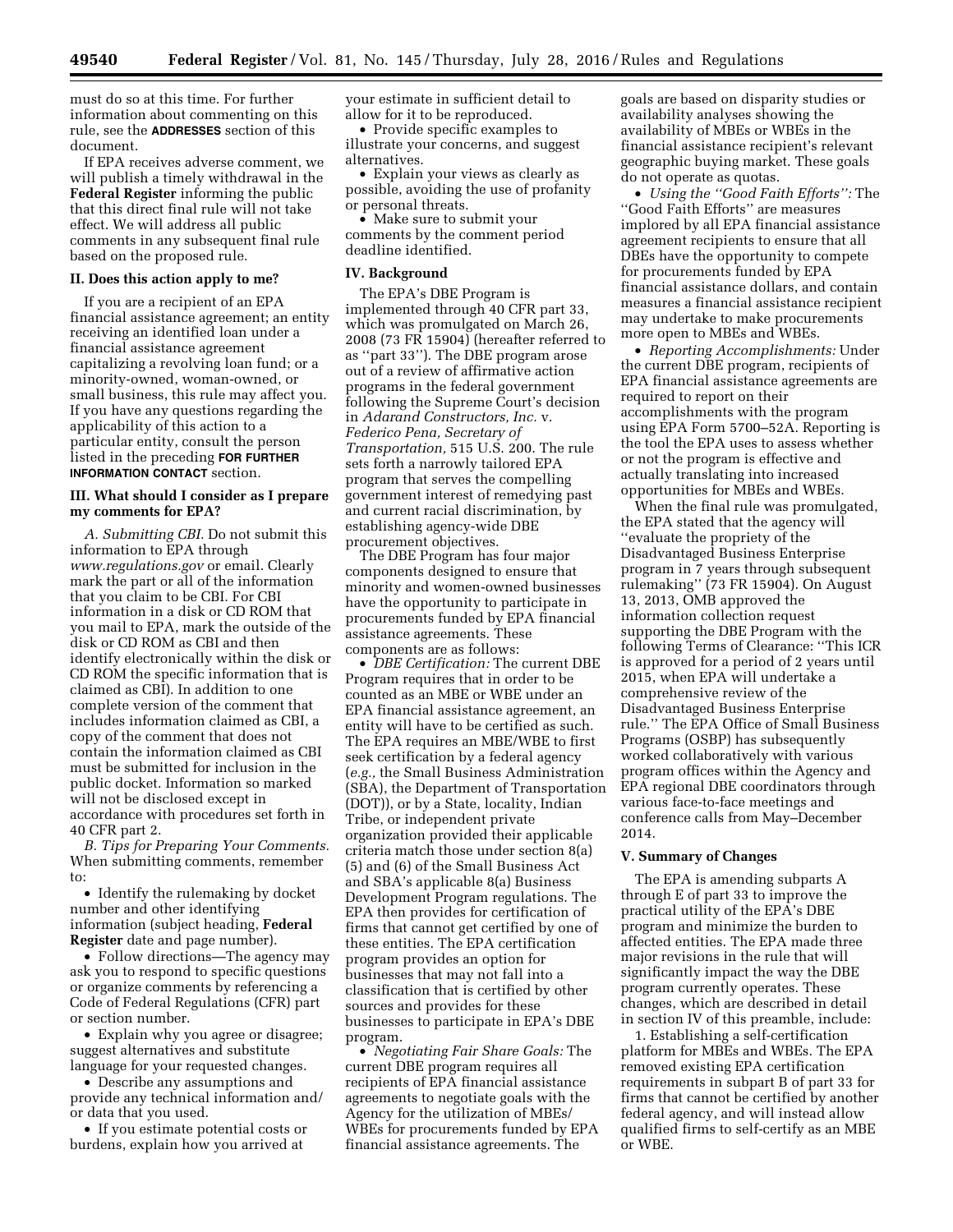2. Updating the exemption threshold for fair share negotiations. The EPA increased the threshold for recipients exempted from negotiating fair share objectives in subpart D of part 33 from \$250,000 to \$1 million.

3. Revising the reporting frequency and applicability. The EPA revised subpart E of part 33 to change the frequency of DBE reporting to annual for all recipients, and limit reporting to financial assistance agreements with funds budgeted for procurements above the simplified acquisition threshold of \$150,000.

In addition to these changes, the EPA made minor changes to part 33 to minimize information collection, clarify requirements, update references, and harmonize requirements with uniform administrative requirements published by the Office of Management and Budget (OMB).

### **VI. Detail and Rationale for Changes**

Additional details for the revisions to subparts A through E of part 33 and the rationale for these revisions are described respectively in the sections below.

### *A. Subpart A—General Provisions*

The EPA has made several changes to the General Provisions (subpart A) of part 33 to clarify the objectives, applicability, and implementation procedures of the DBE Program. The changes are intended primarily to clarify the requirements that apply to recipients and will not impose any new requirements or burdens that do not already exist.

First, we changed the first statement of DBE program objectives in 40 CFR 33.101(a) from: ''To ensure nondiscrimination in the award of contracts under EPA assistance agreements'' to: ''To foster nondiscrimination in the award and administration of procurements under EPA financial assistance agreements''. The purpose of this change is to clarify that the program is not limited to particular types of procurements by a recipient of EPA financial assistance (*e.g.,* only to contracts issued), but applies to all goods or services procured by a recipient under any type of financial instrument.

Second, we clarified to whom the requirements of part 33 apply. We changed the title of 40 CFR 33.102 to ''To Whom Does This Part Apply?''. The EPA further amended the text to specify that part 33 applies to recipients of any of four different types of financial assistance agreements issued by the EPA, which are as follows: EPA financial assistance agreements, grants,

or cooperative agreements used to capitalize revolving loan funds, Special Appropriations Act Projects, and subawards from an EPA recipient of any such funds. The revision still specifies that part 33 does not apply to work that is conducted outside the United States or its territories and insular possessions, or that is not funded under an EPA financial assistance agreement. Next, the EPA updated the definitions of terms in 40 CFR 33.103. One goal of the revisions to part 33 incorporates the principles established by 2 CFR part 200—Uniform Administrative Requirements, Cost Principles, And Audit Requirements for Federal Awards (hereafter referred to as ''part 200''). Part 200 was finalized on October 9, 2015, and supersedes a number of OMB circulars governing the administration of federal financial awards. The reforms adopted by part 200 were intended (1) to streamline OMB guidance for the administration of financial awards to ease burden, and (2) to strengthen oversight of federal awards to increase efficiency and effectiveness of the awards. The rule applies both to federal agencies that issue financial assistance, encompassing the types of financial assistance provided by the EPA, and to recipients of the awards. We made minor amendments throughout Part 33 to incorporate these changes. In 40 CFR 33.104, we amended and added several definitions to be consistent with part 200, as well as update the introduction to the section to state that terms not defined in Part 33 will have the meaning given to them in part 200.

We also consolidated several existing definitions in 40 CFR 33.104. For example, we added the term ''procurement'' as ''the acquisition of goods and services under a financial assistance agreement as defined by applicable regulations for the particular type of financial assistance received''. The term encompasses all forms of procurement and will replace the current definitions for ''construction'', ''equipment'', ''services'', and ''supplies'' in subpart A and throughout part 33. To improve readability, we consolidated the definitions of all terms in Part 33 into subpart A by moving all the terms that are defined in 40 CFR part 33, subparts B, C, D, and E into 40 CFR 33.103. For example, we revised 40 CFR 33.202 and 33.303 to move the definitions of ''ownership or control,'' ''socially disadvantaged individual'', and ''economically disadvantaged individual'' to 40 CFR 33.103. Also, we amended certain definitions to be consistent with the rules of the Small Business Administration (13 CFR part

124) Department of Transportation (DOT) DBE Program, and Title X of the Clean Air Act Amendments of 1990 (42 U.S.C. 7601 note), as well as to add minor clarifications.

The EPA also made changes to the provisions of 40 CFR 33.104 for recipients to obtain a waiver from any of the requirements of part 33. We made a substantive change that will place a 5 year limitation on the duration of each waiver and a recipient will need to reapply for the waiver at least 60 days prior to the expiration date. Previously, waivers were granted for ''a reasonable duration'' to be determined by the Director of the Office of Small and Disadvantaged Business Utilization, and could be terminated at any time at the Director's discretion. Providing specific time frames for waiver duration ensures equity and consistency in issuing waivers across all recipients. The rule also changes the title of Director of the Office of Small and Disadvantaged Business Utilization to Director of Small Business Programs to reflect current EPA organizational structure. We made similar harmonizing changes throughout part 33 to update all references to the Office of Small and Disadvantaged Business Utilization (OSDBU) to the Office of Small Business Programs (OSBP).

The rule also revises 40 CFR 33.105, ''What are the compliance and enforcement provisions of this part?'' to more clearly parallel the applicable noncompliance remedies available to the EPA under regulations of the Office of Management and Budget for federal awards in 2 CFR 200.338. We changed a reference in 40 CFR 33.105 from 2 CFR part 200 to the more specific applicable reference of 2 CFR 200.338, and to edit the list of examples of remedial actions in 40 CFR 33.105 to be identical to the examples provided in 2 CFR 200.338. The EPA incorporated a new requirement into 40 CFR 33.107 for recordkeeping and records access. We incorporated by reference the recordkeeping and records access provisions of 2 CFR 200.33 through 200.337. These provisions, in general, require recipients of federal awards to retain all records that are relevant to the award for a period of 3 years and to allow the government access to the records for purposes of auditing. These changes are part of the EPA's effort to update part 33 to incorporate the principles established by part 200, as described in section IV.1 of this preamble. Finally, we revised appendix A to part 33. First, we revised appendix A from an appendix of part 33 (following subpart E) to an appendix of the General Provisions. The term and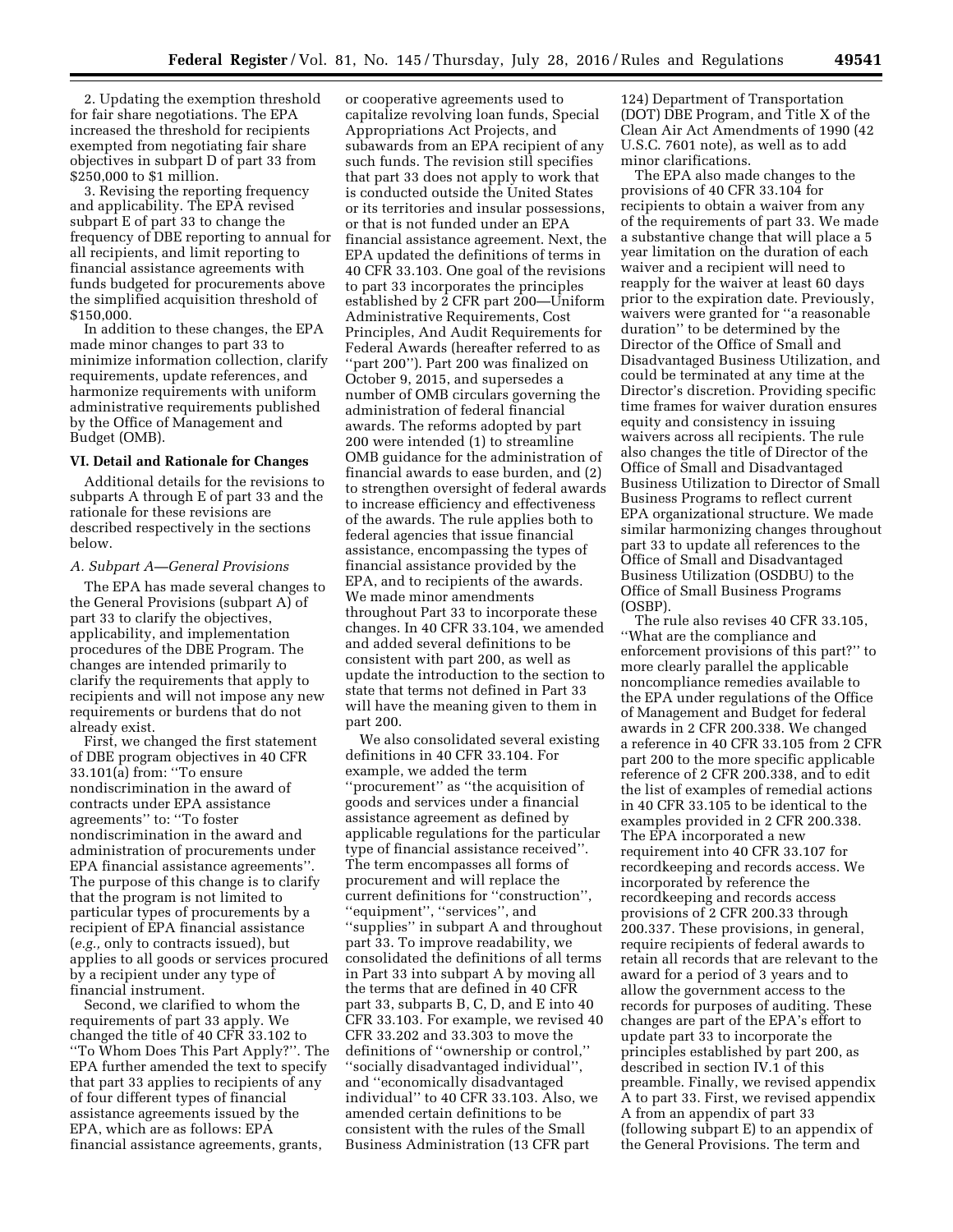condition of appendix A is a reference of the requirements of 40 CFR 33.106; therefore, including the term and condition as an appendix of subpart A improves the readability of the subpart. We also amended appendix A to add the additional stipulation that any procurement contract signed by a recipient must include the contract provisions of 2 CFR part 200, appendix II. Appendix II clarifies all of the contract provisions that are required by other applicable statutes and regulations for contracts issued by recipients of federal financial assistance. The requirement to comply with appendix II is not a new requirement but adding this stipulation in appendix A to part 33 makes the requirement clearer to recipients and reduces the risk of unintentional noncompliance.

#### *B. Subpart B—Certification*

The rule will implement several significant changes to the existing certification requirements of subpart B of part 33. First, the EPA revised the certification requirements of 40 CFR 33.204 through 33.211 to revise the EPA's existing certification process for firms that cannot be certified by another federal agency. Under the current requirements of part 33, the EPA requires an MBE or WBE to first seek certification by a federal agency (*e.g.,*  the Small Business Administration (SBA), the Department of Transportation (DOT)), or by a State, locality, Indian Tribe, or independent private organization (provided their applicable criteria match those under section 8(a)(5) and (6) of the Small Business Act and SBA's applicable 8(a) Business Development Program regulations). The EPA only considers certifying firms that cannot get certified by one of these entities. The EPA has previously required firms to first seek certification from other sources because an EPA certification is limited in that it is only accepted for opportunities funded by EPA financial assistance agreements. Conversely, certifications from other sources are beneficial for the business entity because they have broader applications. In implementing the DBE program over the past seven years, the EPA has received applications from various entities requesting EPA certification of their MBE/WBE status. For an EPA certification, the current rule requires that entities submit a paper application with evidence demonstrating that the entity meets the requirements of 40 CFR 33.202 and 33.203 (*i.e.,* the entity is owned or controlled by one or more individuals claiming disadvantaged status under the EPA's 8 percent statute or owned and

controlled by one or more individuals claiming disadvantaged status under the EPA's 10 percent statute), along with evidence regarding the disadvantaged status of such individuals and documentation of a denial of certification from another certifying entity. The application is then evaluated according to by the EPA within 30 days for approval. A review of this process, including the applications that the EPA has approved or denied for certification, determined that the overall demand for EPA certification has been nominal. In addition, the majority of firms seeking an EPA certification under 40 CFR 33.205 were already certified under other programs, and further EPA certification was unnecessary. Further, the current process, including the period for EPA review, is resource intensive and extends the time in which a facility receives its certification. For these reasons, the EPA removed the existing EPA certification requirements in 40 CFR 33.205 and will no longer processes paper applications.

In lieu of the current application and evaluation requirements, revised 40 CFR 33.204 and 33.205 to accept and implement a self-certification process for firms who are not otherwise certified by another entity. The requirements will allow qualified firms to self-certify under the EPA's DBE program as an MBE or WBE, using the EPA's Small Business Vendor Profile System (SBVPS). Under this approach, firms seeking an EPA certification will register in the online SBVPS. Registration in the SBVPS will require the firm to provide their firm name and contact information, federal tax ID, DUNS no., type of business, date of start, annual sales, company size and classification, ethnicity, any other prior certifications. Firms will then self-attest to meeting the eligibility requirements set forth in 40 CFR 33.202 and 33.203. The self-certification provided through the SBVPS will be legally-binding. This approach, which is consistent with the certification requirements of other federal agencies including the SBA, does not require submittal of additional information, or require EPA review of an application. However, the EPA could request entities to provide evidence that they meet the eligibility requirements at any time. These self-certification requirements will reduce burden on firms by removing the current paper application process and decreasing the time spent by entities acquiring certification. These changes will also streamline agency activities related to maintaining forms, conducting reviews,

and responding to applicants, resulting in an overall burden reduction.

The approach will no longer require businesses to first seek certification from other entities before requesting EPA DBE certification. All businesses who meet the EPA DBE program certification requirements will be able to participate in self-certifying. The EPA will still accept certifications from other sources, including a federal agency, state, locality, Indian Tribe, or independent private organization, provided their standards for certification meet or exceed the EPA's. The EPA DBE self-certification will also remain only applicable to opportunities funded by EPA financial assistance agreements; 40 CFR 33.405 will clarify that the EPA's DBE certification will be not recognized by other federal, state or local organizations. Therefore, the EPA will continue to encourage businesses to obtain certifications from these sources. The self-certification approach will also provide for proof of certification for such facilities under EPA's DBE program. We revised 40 CFR 33.206 to provide for firms who self-certify through the SBVPS to be listed on the EPA's SBVPS through the OBSP Web site. The list will be publically available and provide assurance to recipients of EPA funding that the entities listed are certified and eligible for participation.

Similar to the existing EPA certification, EPA self-certifications under this new approach will be valid for a period of three years. We revised 40 CFR 33.207 to specify that this period will begin from the date an entity is self-certified in the EPA's SBVPS. The SBVPS database will automatically purge data every three years, therefore firms will be required to re-register every three years to maintain their MBE or WBE status. Because facilities will be responsible for their registration and are self-certifying, we removed the requirements of 40 CFR 33.207, 33.209, and 33.211, which apply to reapplication, re-evaluation, and appeal of EPA determinations for certified entities. We also revised 40 CFR 33.210 to clarify that facilities are responsible for keeping the EPA informed of any changes which may affect the entity's certification, including requiring the entity to remove its self-certification from the SBVPS database within 30 days of any changes to its eligibility status. This timeline is consistent with current requirements. The EPA also made several minor revisions to subpart B of Part 33 that will clarify existing requirements or provide for additional flexibility for affected entities. As discussed in section IV.1 of this preamble, we consolidated the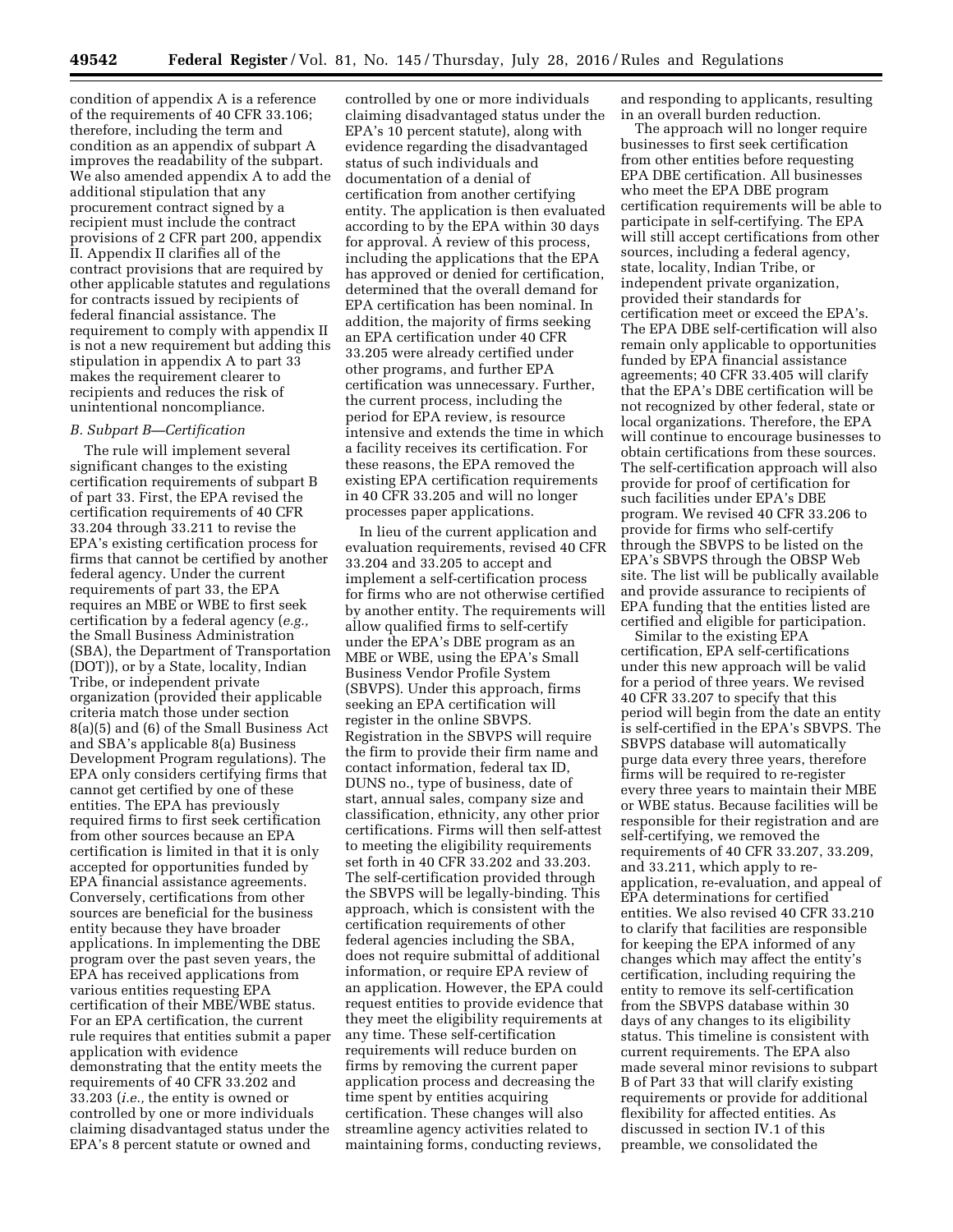definitions for ''ownership or control,'' ''socially disadvantaged individual'', and ''economically disadvantaged individual'' in 40 CFR 33.202 and 33.203 under subpart A of part 33. We removed the definitions for ''HBCU'' and ''Women'' in paragraphs (d) and (e) of 40 CFR 33.203; the definition of ''HBCU'' is already included in 40 CFR 33.103, and a specific definition for ''Women'' is no longer necessary as women are included within the definitions for ''socially disadvantaged individual'' and ''economically disadvantaged individual.''

We made several clarifications to 40 CFR 33.204, including clarifying the content by revising the title to read ''What certifications are acceptable for establishing MBE or WBE status under the EPA DBE Program?'' We also clarified the rule references for those outside certifications currently accepted by the EPA (*e.g.,* the SBA's 8(a) Business Development Program or its Small Disadvantaged Business (SDB) Program), and adding a reference to the Economically Disadvantaged Woman Owned Small Business (EDWOSB) Program (13 CFR part 127, subpart B). The EDWOSB was established on Oct. 7, 2010 (75 FR 62282) and provides certification requirements that meet or exceed the EPA's standards; the change will benefit entities by providing an additional certification option. Finally, we are clarifying that the certifications under the United States Department of Transportation (DOT) Participation by Disadvantaged Business Enterprises in DOT Programs are acceptable only with U.S. citizenship. The change clarifies that the existing U.S. citizenship requirement under Part 33 applies to these certifications.

#### *C. Subpart C—Good Faith Efforts*

The EPA made several changes to the Good Faith Efforts requirements of subpart C of 40 CFR part 33 to clarify the requirements. The revisions will not impose any new requirements or burdens, but primarily reorganizes the subpart in a more logical order to make the goals and obligations more apparent. We made one change to reduce burden.

We made several changes to 40 CFR 33.301. First, we replaced the introduction to 40 CFR 33.301 (''What does this subpart require?'') with a statement of purpose to clarify that good faith efforts are methods used by EPA recipients to ensure that DBEs have the opportunity to compete for procurements funded by EPA financial assistance dollars. A new paragraph (h) will consolidate in one place and clarify the actions that constitute good faith efforts. Paragraph (h) is a result of

reorganization and will not change any existing requirements. For example, we codified that recipients must use the services of available minority/women community organizations; minority/ women contractors' groups; local, state, and Federal minority/women business assistance offices; and other organizations, when feasible, when conducting the good faith efforts. This requirement is based on the existing good faith efforts, as outlined in the July 24, 2003 proposed DBE rule (68 FR 43824). We made one minor harmonizing change to 40 CFR 33.408 for consistency.

The rule will also add several new paragraphs to 40 CFR 33.301 to clarify the administrative requirements for meeting the good faith efforts. First, we are adding new text in paragraphs (b) and (c) to clarify that no recipients are exempted from the good faith efforts requirements, including recipients that are exempt from the fair share objectives of 40 CFR part 33, subpart D. We also added a new paragraph (e) to clarify that recipients are required to ensure that all sub-recipients/prime contractors meet these requirements. These stipulations are inferred in the current provisions but were added to 40 CFR 33.301 for clarity. The changes to 40 CFR 33.301 will also clarify that subpart C does not negate the post federal award requirements of part 200.

We also clarified in 40 CFR 33.301(d) that recipients must retain records of the methods used to adhere to good faith efforts. This provision already is required by the existing recordkeeping requirements of 40 CFR 33.501(a), but was added to 40 CFR 33.301(d) for clarity and better organizational placement. In a related change, we added a new paragraph (i) to clarify what constitutes non-compliance with subpart C. Paragraph (i) specifies that recipients that fail to meet all the fair share goals will not be penalized if they document the circumstances that prohibited full execution of each requirement, but that failure to retain proper documentation may constitute noncompliance.

Next, for 40 CFR 33.302 (''Are there any additional contract administration requirements?''), we reduced a reporting requirement by eliminating Form 6100– 2. Under the current rule, prime contractors are required to provide Form 6100–2 to DBE subcontractors. Form 6100–2 is an optional form that gives a DBE subcontractor the opportunity to inform the EPA about the work received and/or report any concerns regarding the EPA-funded project (*e.g.,*  termination by prime contractor, late payments, et al.). We are eliminating

this form because the EPA has no legal authority or other leverage to intervene on behalf of the DBE to resolve any such problems. Eliminating this form will not hinder effective implementation of the program, but will reduce burden on recipients, prime contractors, DBEs, and the EPA. We also added a stipulation to 40 CFR 33.302 that failure to include EPA Forms 6100–3 and 6100–4 may constitute non-responsiveness and that the recipient may consider this nonresponsiveness in evaluating a prime contractor's proposal. Forms 6100–3 and 6100–4 document the intended degree of DBE utilization under any prime contract issued by the recipient. This change is intended to provide clarification of compliance under subpart C and does not change any existing requirements. To ensure that a recipient is aware of all required contracting provisions, text was added to point out that all procurement contracts awarded by a recipient must contain the provisions specified in 2 CFR part 200, appendix II, as applicable.

We made one editorial correction to 40 CFR 33.303 (''Are there special rules for loans under EPA financial assistance agreements?'') by changing the clause beginning with ''such as . . .'' to ''including but not limited to . . .'' so that the clause clarifies but does not limit applicability of the section.

Finally, we clarified 40 CFR 33.304 to more accurately reflect the contents of the provisions and to clarify that a Native American recipient includes a consortium. The title will be ''What special rules apply to a Native American (either as an individual, organization, Tribe or Tribal Government or consortium) Recipient or Prime Contractor when following the six good faith efforts?'' We also made a harmonizing change to 40 CFR 33.304(a).

### *D. Subpart D—Fair Share Objectives*

The EPA made revisions to subpart D of part 33 to revise the requirements for recipients of EPA financial assistance agreements to negotiate fair share objectives for MBE and WBE participation. The changes will generally reduce burden for recipients by reducing the number of recipients required to negotiate fair share objectives or revising the information that must be submitted by recipients. We also provided additional clarifications and harmonizing changes that will not impose any new requirements or burdens that do not already exist.

First, the EPA revised 40 CFR 33.401 and 33.402 to clarify that in addition to negotiating its own fair share objectives,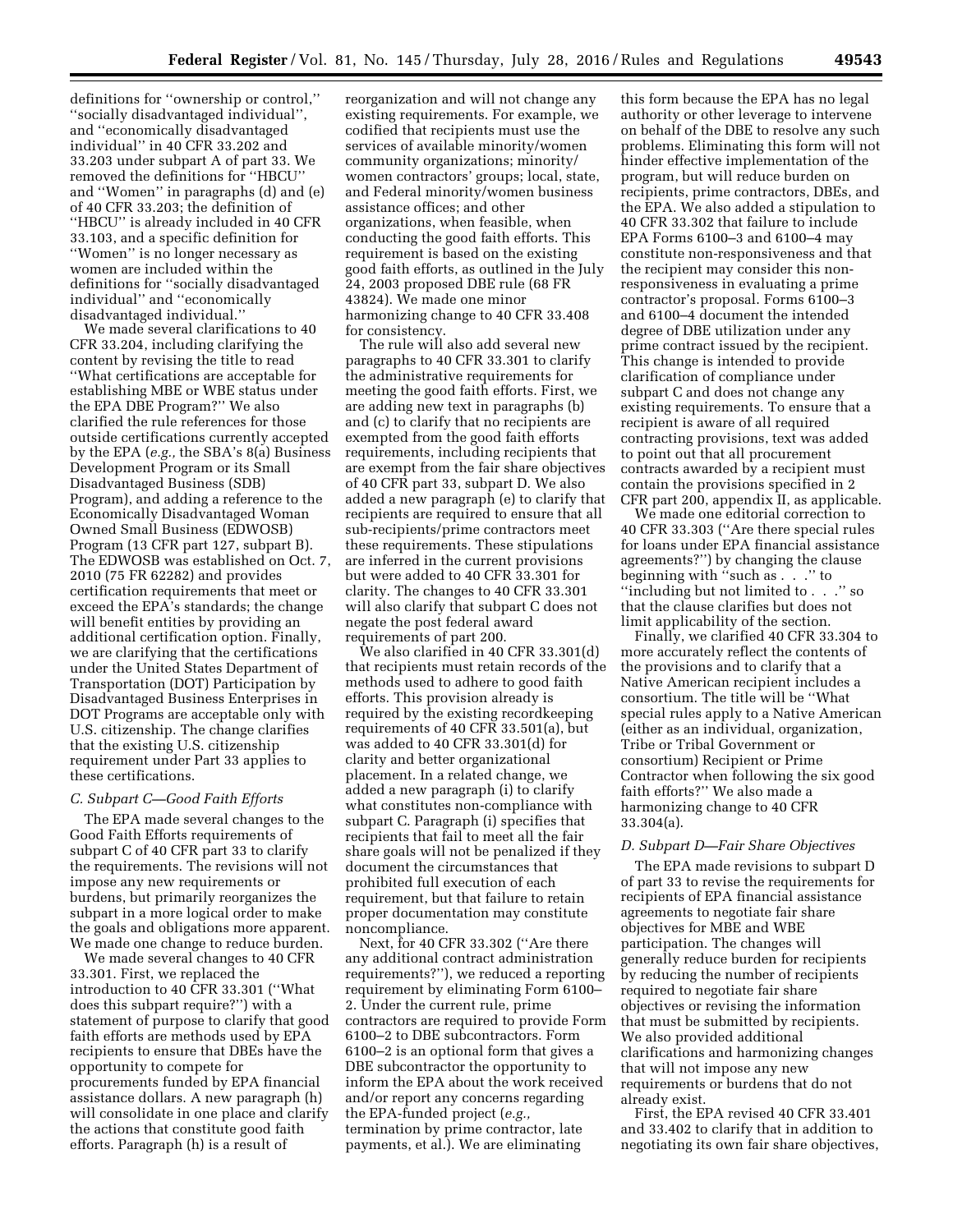a recipient may use the approved fair share objective of another recipient with the same or similar relevant geographic buying market, purchasing the same or similar items. The EPA made one related harmonizing change to 40 CFR 33.405(a). These amendments harmonizes the requirements for recipients of EPA financial assistance agreements and financial agreements to capitalize revolving loan funds with the existing requirements of 40 CFR 33.405(b)(3), which allow recipients to use the fair share objectives of another recipient when determining a base figure for the relative availability of MBEs and WBEs. The EPA also revised 40 CFR 33.402 to clarify that for loan procurements that will occur over more than one year, the recipient should apply the fair share objectives in place to the year in which the procurement action occurs. Previously, the recipient could choose to apply the fair share objective in place either for the year in which the identified loan was awarded or for the year in which the procurement action occurred. These two options resulted in frequent questions from recipients; the change implements the former option and provides a consistent approach for all recipients.

We made one minor revision to 40 CFR 33.403 (''What is a fair share objective?'') to remove the categories of construction, equipment, services and supplies, consistent with the changes to the definition of ''procurement'' discussed in section IV.1 of this preamble.

Next, we revised the timeline for submittal of proposed fair share objectives and the EPA's subsequent review schedule. Specifically, we made revisions to 40 CFR 33.404 to shorten the time for recipients to submit their proposed MBE and WBE fair share objectives from 120 days to 90 days after acceptance of a financial assistance award. Because MBE and WBE fair share objectives must be agreed upon by the recipient and EPA before funds may be expended for procurement, the EPA has determined that recipients must submit their fair share objectives sooner in order to ensure that projects are commenced in a timely manner. These revisions will affect only those recipients that exceed the exemption threshold in 40 CFR 33.411. We also revised the timeframe for the EPA to respond in writing to the recipient's submission from 30 days to 45. We included these extra 15 days because the agency typically reviews a high number of applicants at one time. This time frame still allows for projects to commence earlier, as the rule provides that if EPA does not provide a response

within 45 days then the fair share objectives submitted by the recipient are automatically agreed upon.

We made two substantive revisions to 40 CFR 33.405, which provides for how recipients must determine MBE and WBE fair share objectives. First, we made revisions to 40 CFR 33.405(a) to require recipients to propose two separate MBE and WBE fair share objectives. Under the current rule, recipients are required to determine separate MBE and WBE fair share objectives for each of the four procurement categories, with the option to combine the four categories into one weighted objective. The revision is a harmonizing change with the changes to the definition of ''procurement'' discussed in section IV.1 of this preamble, which removes the four procurement categories from part 33. The revisions will significantly reduce the burden required of recipients by reducing the number of fair share objectives that must be determined. We made related minor harmonizing changes to 40 CFR 33.405(b)(1) and (2). Additionally, we made revisions to 40 CFR 33.405(c) to clearly state the applicable noncompliance remedies available to the EPA for recipients that fail to determine and implement fair share objectives. The rule references the applicable remedies under OMB regulations for federal awards in 2 CFR 200.338, including the specific applicable reference of 2 CFR 200.338, and the list of examples provided in 2 CFR 200.338. The EPA made the same changes to 40 CFR 33.410 to clarify the remedial actions that may be taken when a recipient fails to meet the requirements of subpart D.

The EPA made amendments to 40 CFR 33.407 to revise the length of the period that a recipient's negotiated fair share objectives are effective from 3 fiscal years to 5 fiscal years. The increase reflects the typical award period for grants, which are 3 to 5 years in length. By increasing the period for which fair share objectives are effective to five years, the change eliminates the possibility of a grant recipient having to renegotiate its fair share objectives midway through a project. This revision reduces the burden on recipients by reducing the frequency and time needed to revise their objectives.

We made a significant change to 40 CFR 33.411 to revise the exemption threshold for recipients required to meet the fair share objectives of subpart D. Currently, recipients of any single EPA financial assistance agreement in the amount of \$250,000 or less or recipients of more than one EPA financial assistance agreement with a combined

total of \$250,000 or less in any one fiscal year is not required to apply the fair share objective requirements. In its implementation of the DBE program, the EPA has received feedback from stakeholders receiving smaller financial assistance rewards regarding the burden associated with collecting data for the determination of fair share objectives. Typically, the recipients of funding awards totaling in an amount lesser than \$1 million are smaller entities who have very limited resources and personnel available to collect directory and census bureau data, perform disparity studies, develop alternative methods, or collect evidence from related fields or recipients to calculate the fair share goals. Given these limitations, such recipients have expressed difficulty in meeting the fair share objectives in a timely manner to guarantee funding of the assistance agreement. In such cases, these recipients have been unable to take advantage of the awarded funds and experienced delays or failures in completing EPA projects. In order to reduce the burden for these recipients and ensure that these smaller entities are able to expend funds under their awarded financial assistance agreement, we revised the exemption threshold from \$250,000 to \$1 million. The EPA identified a new threshold of \$1 million based on a review of funding awarded to all entities during implementation of the program. Through this review, the EPA determined that the majority of funding award by the EPA (over 90 percent) is allotted to larger entities who received financial assistance agreements of greater than \$1 million or a combination of financial assistance agreements whose total exceeds \$1 million. Therefore, the EPA determined that a \$1 million threshold will provide relief for smaller entities while ensuring that those recipients that receive the majority of funding from financial assistance agreements awarded by the EPA will continue to develop fair share objectives. These larger entities typically have the resources and personnel to conduct the data gathering steps required for development of the fair share goals. As such, the new threshold will ensure that for the majority of financial assistance agreements awarded by the EPA, recipients will continue to set goals for MBE and WBE participation in procurement.

The EPA made additional minor revisions to 40 CFR 33.411. We revised 40 CFR 33.411(b) to clarify that the recipients of loans other than loans from the Clean Water State Revolving Fund (CWSRF) Program, Drinking Water State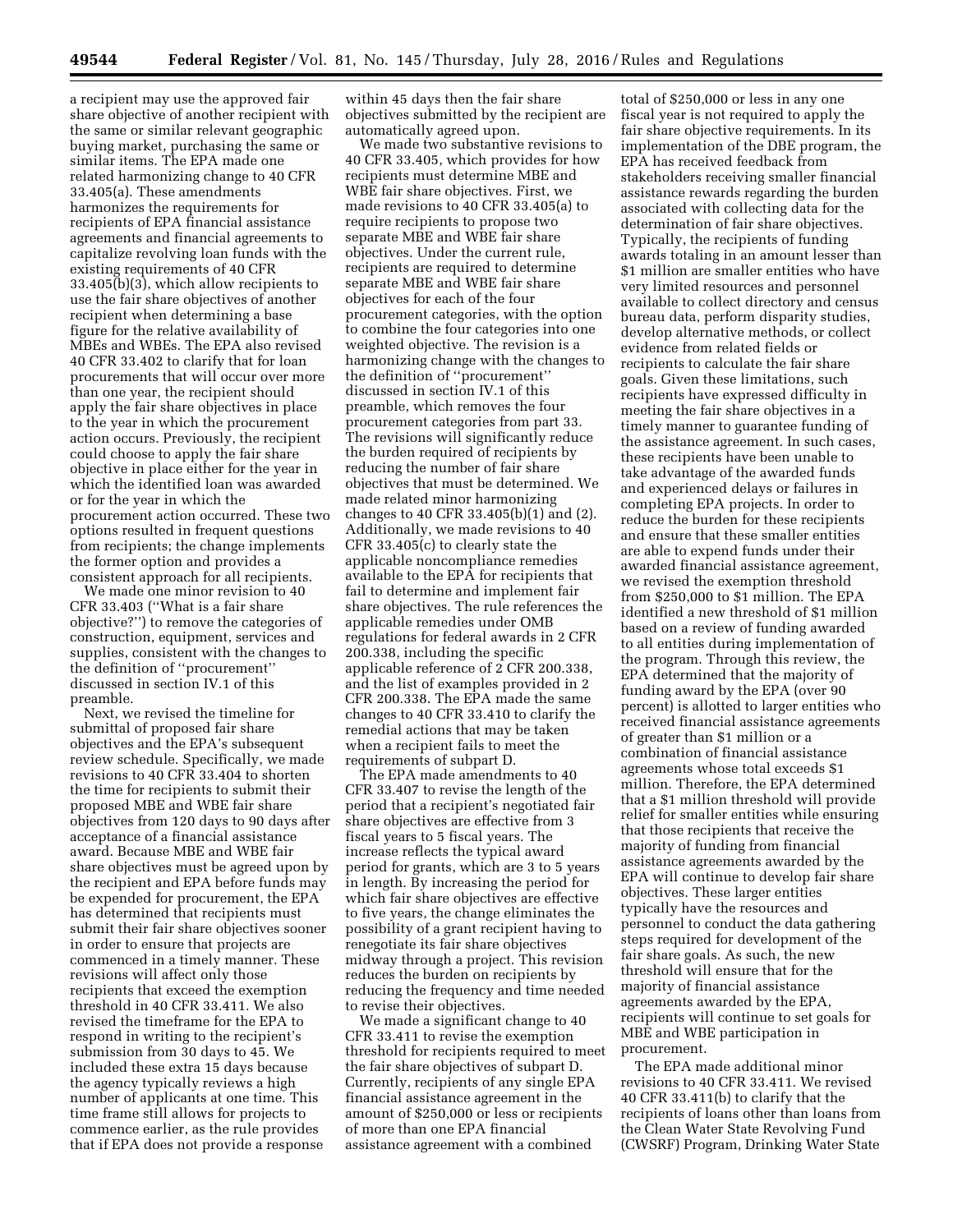Revolving Fund (DWSRF) Program, and Brownfields Cleanup Revolving Loan Fund (BCRLF) Program who are below the exemption threshold of \$1 million are not required to meet the fair share objective requirements of subpart D. We also revised 40 CFR 33.411(c) to clarify the reference for Performance Partnership Grants (PPGs) and to consolidate the requirements of 40 CFR 33.412. We removed 40 CFR 33.412 and revised 40 CFR 33.411 to include all exemptions to the fair share objectives in one place. Finally, we revised the term ''grant'' to ''assistance agreement'' in 40 CFR 33.411(c) to clarify that the exemptions apply to recipients of annual assistance agreements other than grants.

## *E. Subpart E—Recordkeeping and Reporting*

The EPA made one significant change and several minor clarifications to the recordkeeping and reporting requirements of subpart E of part 33. Notably, we revised the reporting requirements of 40 CFR 33.502 to incorporate a Class Deviation previously issued by the EPA to grant exceptions from the reporting requirements of Part 33 (hereafter referred to as the ''Deviation''). The Deviation changed the frequency of DBE reporting in 40 CFR 33.502 to annual for all recipients, and limited reporting to financial assistance agreements with funds budgeted for procurements above the simplified acquisition threshold. Specifically, the Deviation established that recipients, including recipients of financial assistance agreements that capitalize revolving loan programs, are required to report MBE/WBE participation annually on EPA Form 5700–52A when one or more of the following conditions are met: (1) There are funds budgeted for procurements, including funds budgeted for direct procurement by the recipient or procurement under sub-awards or loans in the ''Other'' category that exceed the simplified acquisition threshold amount of \$150,000; (2) if at the time of award the budgeted funds for procurement exceed \$150,000, but actual expenditures fall below, or; (3) if subsequent amendments and funding cause the total amount of procurement to surpass the \$150,000 threshold. The Deviation also directed that where reporting is required, all procurement actions are reportable, not just the portion which exceeds \$150,000. Reporting is not required if at the time of award, funds budgeted for procurements are less than or equal to \$150,000 and are maintained below the threshold. The changes established in

the Deviation have been effective since December 4, 2014, and are only being codified in this rule. We also added a provision to 40 CFR 33.502 to clarify that reports must be submitted by October 30th of each fiscal year, or 30 days after the end of the project period, whichever comes first. This revision is consistent with the reporting due date(s) established in the terms and conditions for assistance agreement recipients revised February 5, 2015. The change will incorporate terms that shortened the submission date from 90 days after the end of the project period to 30 days. The EPA previously incorporated these changes into existing agreements to ensure that final reports were received in a timely fashion to facilitate the close out process. The EPA cannot close out an assistance agreement until the final report is received. The changes codifies these terms and conditions for all assistance agreements for which reporting is required.

We made only minor revisions to 40 CFR 33.501. We revised 40 CFR 33.501(a) to change the term ''grant'' to ''assistance agreement'' to clarify that recipients of annual assistance agreements other than grants must maintain a bidder's list. We also removed the requirement for recipients to include the mailing address of any prime- or subcontractors in the bidder's list; a mailing address is no longer necessary because the information in the bidder's list is only handled electronically. Finally, revised 40 CFR 33.501(c) to change the phrase ''a recipient under the CWSRF, DWSRF, or BCRLF Program'' to ''a recipient under the CWSRF, DWSRF, BCRLF, or other identified loan program'' to clarify that the requirements are not limited to recipients of the programs currently listed in the rule; these changes are consistent with the changes to 40 CFR 33.303 and 40 CFR 33.411(b) discussed in sections IV.A and IV.D of this preamble, respectively.

Finally, we made one minor revision to 40 CFR 33.503 to clarify when reporting amounts of MBE and WBE participation as a percentage of total financial assistance agreement project procurement cost, recipients should only report funds used for procurements. This change is consistent with the existing requirements.

#### **VII. Statutory and Executive Order Reviews**

## *A. Executive Order 12866: Regulatory Planning and Review and Executive Order 13563: Improving Regulation and Regulatory Review*

This action is not a significant regulatory action and was therefore not submitted to the Office of Management and Budget (OMB) for review.

## *B. Paperwork Reduction Act*

The information collection activities in this rule will be submitted for approval to the Office of Management and Budget (OMB) under the PRA. The Information Collection Request (ICR) document that the EPA prepared has been assigned EPA ICR number 2536.01. You can find a copy of the ICR in the docket for this rule, and it is briefly summarized here. The information collection requirements are not enforceable until OMB approves them.

Information requested as a result of the revisions relate to (1) the Contract Administration Forms which are required if there are DBE subcontractors involved in a procurement under 40 CFR 33.302 (d) and (e) (formerly 40 CFR 33.302(f) and (g)), (2) the EPA DBE Self Certification process, and (3) fair share objectives required of certain recipients of EPA financial assistance. The information that will be collected allows EPA to evaluate and ensure the effectiveness of, and compliance with, the program's requirements. Information gathered that may reasonably be regarded as proprietary or other confidential business information will be safeguarded from disclosure to unauthorized persons, consistent with applicable federal, state and local law. EPA has regulations concerning confidential business information. See 40 CFR part 2, subpart B.

*Respondents/affected entities:*  Recipients of EPA financial assistance agreements and entities in the fields of construction, equipment, services and supplies who are intent on being prime contractors or subcontractors on EPA funded projects.

*Respondent's obligation to respond: Contract Administration:* Pursuant to 40 CFR 33.302, a recipient must require its prime contractor to have its DBE subcontractors complete EPA Form 6100–3—DBE Program Subcontractor Performance Form as part of the prime contractor's bid or proposal package. Furthermore, a recipient must require its prime contractor to complete and submit EPA Form 6100–4—DBE Program Subcontractor Utilization Form as part of the prime contractor's bid or proposal package.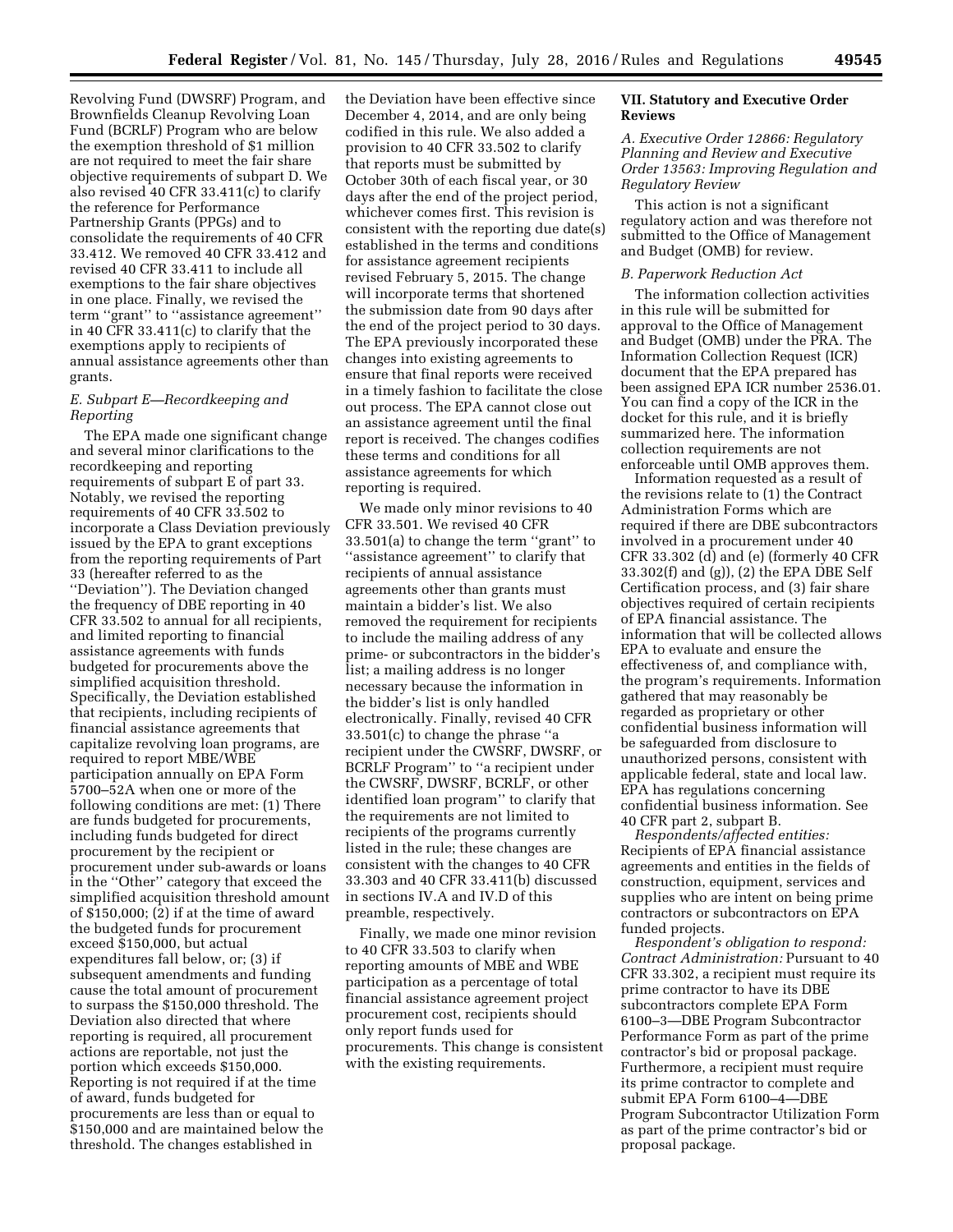*Certification:* Obtaining EPA DBE Certification is voluntary, however, in order to qualify and participate as an MBE or WBE prime or subcontractor for EPA recipients under EPA's DBE Program, an entity must be properly certified as detailed in 40 CFR 33.201.

*Fair Share Negotiations:* It is required that all financial assistance recipients, unless exempt under 40 CFR 33.411, negotiate objectives/goals for MBE/WBE utilization pursuant to 40 CFR 33.401.

*Estimated number of respondents:*  2,132.

*Frequency of response: Contract Administration:* Once during bid or proposal. *Certification:* Once during initial DBE certification and every three years as needed for re-certification. *Fair Share Negotiations:* Once Every Five Years.

*Total estimated burden:* 2,973 hours (per year). Burden is defined at 5 CFR 1320.3(b).

*Total estimated cost:* \$92,840 (per year), includes \$0 annualized capital or operation & maintenance costs.

An agency may not conduct or sponsor, and a person is not required to respond to, a collection of information unless it displays a currently valid OMB control number. The OMB control numbers for the EPA's regulations in 40 CFR are listed in 40 CFR part 9. When OMB approves this ICR, the Agency will announce that approval in the **Federal Register** and publish a technical amendment to 40 CFR part 9 to display the OMB control number for the approved information collection activities contained in this final rule.

This is rule being published as a direct final action. A public comment period prior to this publication was not required.

#### *C. Regulatory Flexibility Act (RFA)*

I certify that this action will not have a significant economic impact on a substantial number of small entities under the RFA. In making this determination, the impact of concern is any significant adverse economic impact on small entities. An agency may certify that a rule will not have a significant economic impact on a substantial number of small entities if the rule relieves regulatory burden, has no net burden or otherwise has a positive economic effect on the small entities subject to the rule. This action will improve the practical utility of the EPA's DBE program and minimize the burden to small entities. We have therefore concluded that this action will relieve regulatory burden for all directly regulated small entities.

## *D. Unfunded Mandates Reform Act (UMRA)*

This action does not contain any unfunded mandate as described in UMRA, 2 U.S.C. 1531–1538, and does not significantly or uniquely affect small governments. The costs involved in this action are imposed only by conditions of federal assistance. UMRA excludes from the definition[s] of ''federal intergovernmental mandate'' duties that arise from conditions of federal assistance. Additionally, this action imposes no enforceable duty on any state, local or tribal governments or the private sector.

## *E. Executive Order 13132: Federalism*

This action does not have federalism implications. It will not have substantial direct effects on the states, on the relationship between the national government and the states, or on the distribution of power and responsibilities among the various levels of government. Because this rule conditions the use of federal assistance, it will not impose substantial direct compliance costs on State and local governments.

### *F. Executive Order 13175: Consultation and Coordination With Indian Tribal Governments*

This action has tribal implications. However, it will neither impose substantial direct compliance costs on federally recognized tribal governments, nor preempt tribal law. The amendments generally reduce the burden and compliance costs associated with 40 CFR part 33.

## *G. Executive Order 13045: Protection of Children From Environmental Health Risks and Safety Risks*

The EPA interprets Executive Order 13045 as applying only to those regulatory actions that concern environmental health or safety risks that the EPA has reason to believe may disproportionately affect children, per the definition of ''covered regulatory action'' in section 2–202 of the Executive Order. This action is not subject to Executive Order 13045 because it does not concern an environmental health risk or safety risk.

## *H. Executive Order 13211: Actions That Significantly Affect Energy Supply, Distribution, or Use*

This action is not subject to Executive Order 13211, because it is not a significant regulatory action under Executive Order 12866.

### *I. National Technology Transfer and Advancement Act (NTTA)*

This rulemaking does not involve technical standards.

## *J. Executive Order 12898: Federal Actions To Address Environmental Justice in Minority Populations and Low-Income Populations*

The EPA believes this action will not have potential disproportionately high and adverse human health or environmental effects on minority, lowincome or indigenous populations. The EPA made this determination because this rule does not affect the level of protection provided to human health or the environment.

#### *K. Congressional Review Act (CRA)*

This action is subject to the CRA, and EPA will submit a rule report to each House of the Congress and to the Comptroller General of the United States. This action is not a ''major rule'' as defined by 5 U.S.C. 804(2).

## **List of Subjects in 40 CFR Part 33**

Environmental protection, Grant programs.

Dated: July 15, 2016.

## **Gina McCarthy,**

*Administrator.* 

For the reasons stated in the preamble, the Environmental Protection Agency is amending title 40, chapter I, of the Code of Federal Regulations as follows:

## **PART 33—PARTICIPATION BY DISADVANTAGED BUSINESS ENTERPRISES IN UNITED STATES ENVIRONMENTAL PROTECTION AGENCY PROGRAMS**

■ 1. The authority citation for part 33 continues to read as follows:

**Authority:** 15 U.S.C. 637 note; 42 U.S.C. 4370d, 7601 note, 9605(f); E.O. 11625, 36 FR 19967, 3 CFR, 1971 Comp., p. 213; E.O. 12138, 49 FR 29637, 3 CFR, 1979 Comp., p. 393; E.O. 12432, 48 FR 32551, 3 CFR, 1983 Comp., p. 198, 2 CFR part 200.

#### **Subpart A—General Provision**

■ 2. Section 33.101 is amended by revising paragraph (a) to read as follows:

#### **§ 33.101 What are the objectives of this part?**

\* \* \* \* \* (a) To foster nondiscrimination in the award and administration of procurements under EPA financial assistance agreements. To that end, implementation of this rule with respect to grantees, sub-grantees, loan recipients, prime contractors, or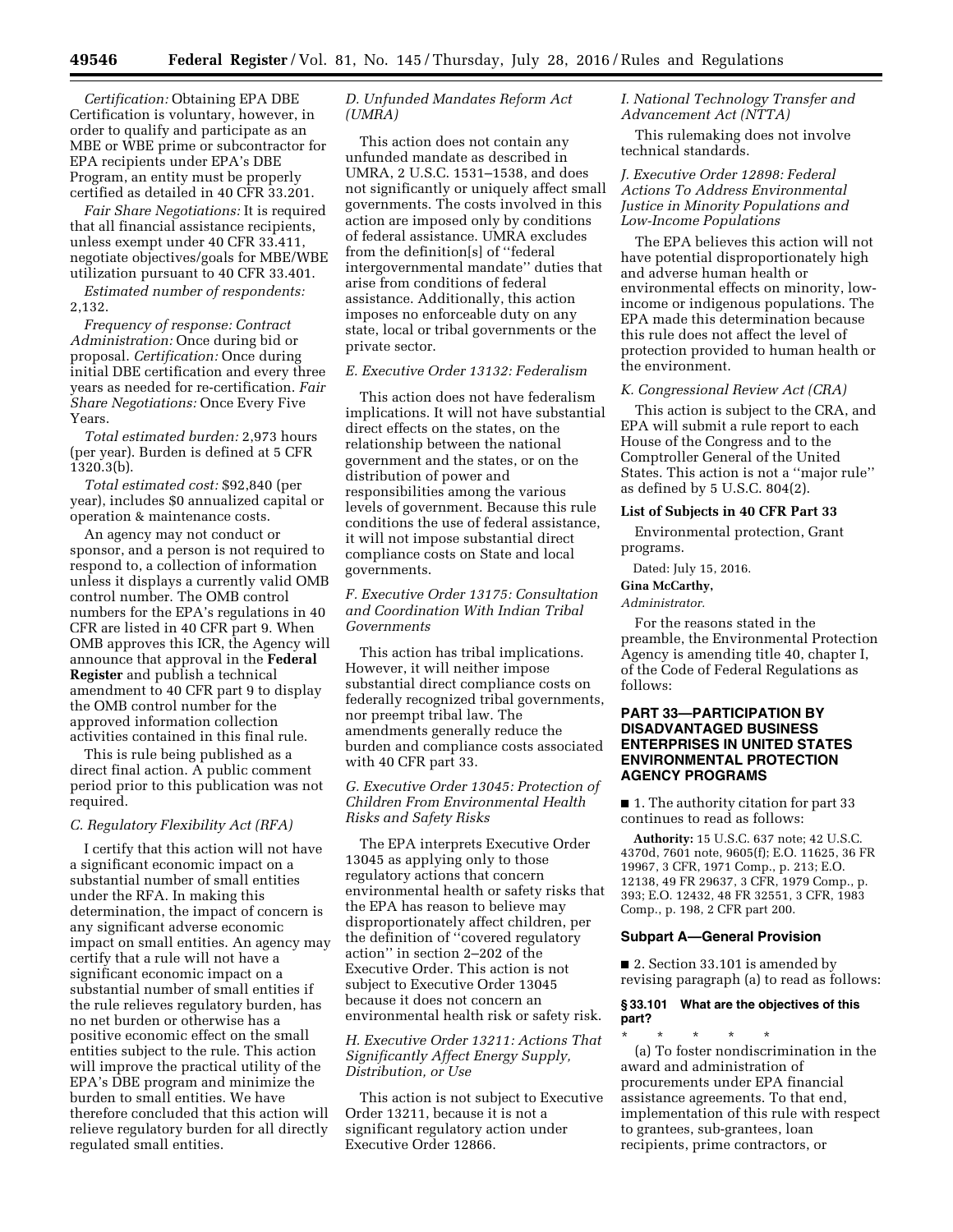subcontractors in particular States or locales—notably those where there is no apparent history of relevant discrimination—must comply with equal protection standards at that level, apart from the EPA disadvantaged business enterprise (DBE) Rule's constitutional compliance as a national matter;

\* \* \* \* \* ■ 3. Section 33.102 is revised to read as follows:

## **§ 33.102 To whom does this part apply?**

(a) If you are a recipient or prime contractor of any of the following types of funds, this part applies to you:

(1) An EPA financial assistance agreement.

(2) Grants or cooperative agreements used to capitalize revolving loan funds, including, but not limited to, the Clean Water State Revolving Loan Fund (CWSRF) Program under Title VI of the Clean Water Act, as amended, 33 U.S.C. 1381 *et seq.,* the Drinking Water State Revolving Fund (DWSRF) Program under section 1452 of the Safe Drinking Water Act, 42 U.S.C. 300j–12, and the Brownfields Cleanup Revolving Loan Fund (BCRLF) Program under section 104 of the Comprehensive Environmental Response, Compensation and Liability Act, 42 U.S.C. 9604.

(3) Special Appropriation Act Projects (SAAP) funding.

(4) A subaward from an EPA recipient to carry out the project or program under the Federal award.

(b) If you are letting a contract, and that contract is to be performed entirely outside the United States or its territories and insular possessions, this part does not apply to the contract.

(c) If you are letting a contract that is not being funded under an EPA financial assistance agreement or not being funded as part of the required match for an EPA financial assistance agreement, this part does not apply to the contract.

■ 4. Section 33.103 is amended by:

■ a. Revising the introductory text.

■ b. Adding definitions for "Contract," ''Contractor,'' ''Control,'' ''Economically disadvantaged individual,'' ''Expenditures,'' ''Federal award,'' ''Goods and services,'' ''Ownership,'' ''Procurement,'' ''Relevant geographic market,'' ''Socially disadvantaged individual,'' ''Subaward,'' ''Subcontract,'' ''Subcontractor,'' ''Subrecipient,'' and ''Territories and Insular Possessions'' in alphabetical order.

■ c. Revising the definitions of ''Availability analysis,'' ''Disadvantaged business enterprise (DBE),'' ''Disparity

study,'' ''Identified loan,'' ''Recipient,'' ''United States,'' and ''Women's business enterprise.''

■ d. Removing the definitions for ''Construction,'' ''Equipment,'' ''Insular area,'' ''Services,'' and ''Supplies.''

The revisions and additions read as follows:

#### **§ 33.103 What do the terms in this part mean?**

Terms not defined below shall have the meaning given to them in 2 CFR 200.1 as applicable. As used in this part:

*Availability analysis* means documentation of the availability of minority business enterprises (MBEs) and women's business enterprises (WBEs), that provide particular goods and services in a relevant geographic market, in relation to the total number of firms available in that area that provide the same goods or services.

\* \* \* \* \* *Contract* means a legal instrument by which a non-Federal entity purchases goods or services needed to carry out the project or program under a Federal award. The term as used in this part does not include a legal instrument, even if the non-Federal entity considers it a contract, when the substance of the transaction meets the definition of a Federal award or subaward (see *Subaward* as defined this section).

*Contractor* means an entity that receives a contract as defined in this section.

*Control* means both the strategic policy setting exercised by boards of directors and the day-to-day management and administration of business operations as described in 13 CFR 124.106.

\* \* \* \* \* *Disadvantaged business enterprise (DBE)* means an entity that is at least 51% owned or controlled by a socially and economically disadvantaged U.S citizen as described by Public Law 102– 389 (42 U.S.C. 4370d) or an entity owned and controlled by a socially and economically disadvantaged individual as described by Title X of the Clean Air Act Amendments of 1990 (42 U.S.C. 7601 note); a Small Business Enterprise (SBE); a Small Business in a Rural Area (SBRA); or a Labor Surplus Area Firm (LSAF), a Historically Underutilized Business (HUB) Zone Small Business Concern, or a concern under a successor program.

*Disparity study* means an analysis of whether a disparity, or differences, exists between the number of MBEs and WBEs within the same industries in a relevant geographic market that are available to participate in EPA financial assistance agreements, and those that actually participate.

*Economically disadvantaged individual* means a socially disadvantaged individual whose ability to compete in the free enterprise system is impaired due to diminished capital and credit opportunities, as compared to others in the same business area who are not socially disadvantaged and as further defined by section 8(a)(6) of the Small Business Act (15 U.S.C. 637(a)(6)) and its implementing regulations (13 CFR 124.104). (See also 13 CFR 124.109 for special rules applicable to Indian tribes and Alaska Native Corporations; 13 CFR 124.110 for special rules applicable to Native Hawaiian Organizations). Under EPA's DBE Program, an individual claiming disadvantaged status must have an initial and continued personal net worth of less than or equal to the prevailing Department of Transportation (DOT) DBE Program economic disadvantaged threshold as described in 49 CFR part 26, subpart D.

*Expenditures* means charges made by a non-Federal entity to a project or program for which a Federal award was received. The charges may be reported on a cash or accrual basis, as long as the methodology is disclosed and is consistently applied.

(1) For reports prepared on a cash basis, expenditures are the sum of:

(i) Cash disbursements for direct charges for property and services;

(ii) The amount of indirect expense charged;

(iii) The value of third-party in-kind contributions applied; and

(iv) The amount of cash advance payments and payments made to subrecipients.

(2) For reports prepared on an accrual basis, expenditures are the sum of:

(i) Cash disbursements for direct charges for property and services;

(ii) The amount of indirect expense incurred;

(iii) The value of third-party in-kind contributions applied; and

(iv) The net increase or decrease in the amounts owed by the non-Federal entity for goods and other property received; services performed by employees, contractors, subrecipients, and other payees; and programs for which no current services or performance are required, such as annuities, insurance claims, or other benefit payments.

\* \* \* \* \* *Federal award* has either of the following meanings, as applicable:

(1) The Federal financial assistance that a non-Federal entity receives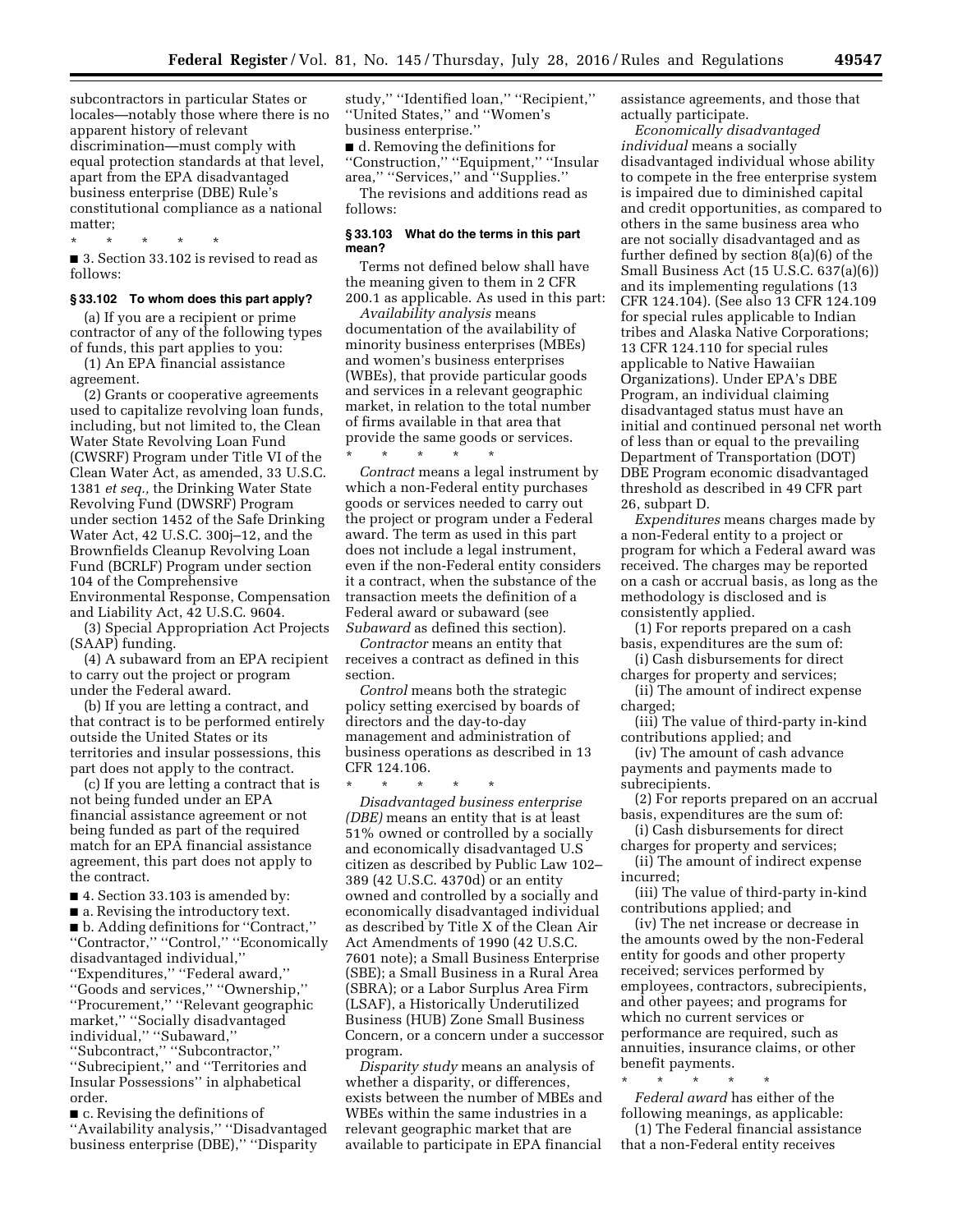directly from a Federal awarding agency or indirectly from a pass-through entity, as described in 2 CFR 200.101 Applicability; or the costreimbursement contract under the Federal Acquisition Regulations that a non-Federal entity receives directly from a Federal awarding agency or indirectly from a pass-through entity, as described in 2 CFR 200.101 (Applicability).

(2) The instrument setting forth the terms and conditions of a grant agreement, cooperative agreement, other agreement for assistance covered in paragraph (b) of 2 CFR 200.40 (Federal financial assistance), or the costreimbursement contract awarded under the Federal Acquisition Regulations.

(3) Federal award does not include other contracts that a Federal agency uses to buy goods or services from a contractor or a contract to operate Federal Government owned, contractor operated facilities (GOCOs).

\* \* \* \* \* *Goods and services* means tangible consumable items and tasks performed by individuals.

\* \* \* \* \* *Identified loan* means a loan project or set-aside activity receiving assistance from a recipient of an EPA financial assistance agreement to capitalize a revolving loan fund, that:

(1) In the case of the CWSRF Program, is a project funded from amounts equal to the capitalization grant;

(2) In the case of the DWSRF Program, is a loan project or set-aside activity funded from amounts up to the amount of the capitalization grant;

(3) In the case of the BCRLF Program, is a project that has been funded with EPA financial assistance; or

(4) In the case of other loan programs, is a project that has been funded with EPA financial assistance.

\* \* \* \* \*

*Ownership* means at least 51 percent of an enterprise is unconditionally and directly owned by one or more socially and economically disadvantaged individuals who are citizens of the United States, except for concerns owned by Indian tribes, Alaska Native Corporations, Native Hawaiian Organizations, or Community Development Corporations (CDCs) as described in 13 CFR 124.105. See 13 CFR 124.3 for definition of unconditional ownership; and 13 CFR 124.109, 124.110, and 124.111, respectively, for special ownership requirements for concerns owned by Indian tribes, Alaska Native Corporations, Native Hawaiian

Organizations, and Community Development Corporations.

*Procurement* means the acquisition of goods and services under a financial assistance agreement as defined by applicable regulations for the particular type of financial assistance received.

*Recipient* means a non-Federal entity that receives an EPA financial assistance agreement or is a sub-recipient of such agreement, including and not limited to loan recipients under the Clean Water State Revolving Fund Program, Drinking Water State Revolving Fund Program, and the Brownfields Cleanup Revolving Loan Fund Program.

*Relevant geographic market* means is the area of solicitation for a procurement as determined by the recipient which may include where the recipient has historically done business and/or plans to do business as it relates to new markets.

\* \* \* \* \* *Socially disadvantaged individual*  means a person who has been subjected to racial or ethnic prejudice or cultural bias because of his or her identity as a member of a group without regard to his or her individual qualities and as further defined by the implementing regulations of section 8(a)(5) of the Small Business Act (15 U.S.C. 637(a)(5); 13 CFR 124.103; see also 13 CFR 124.109 for special rules applicable to Indian tribes and Alaska Native Corporations; 13 CFR 124.110 for special rules applicable to Native Hawaiian Organizations).

*Subaward* means an award provided by an EPA financial assistance agreement recipient to a subrecipient for the subrecipient to carry out part of an EPA award received by the recipient. It does not include payments to a contractor or payments to an individual that is a beneficiary of a Federal program. A subaward may be provided through any form of legal agreement, including an agreement that the passthrough entity considers a contract.

*Subcontract* means an agreement between an EPA financial assistance agreement's prime contractor and a subcontractor to provide goods and services.

*Subcontractor* means an entity engaged by an EPA financial assistance agreement's prime contractor to provide good and services.

*Subrecipient* means a non-Federal entity that receives a subaward from an EPA recipient to carry out part of an EPA program; but does not include an individual that is a beneficiary of such program.

*Territories and Insular Possessions*  means any type of political division that is directly overseen by the United States as described in U.S. Code: Title 48.

*United States* means any of the 50 States, the District of Columbia, the Commonwealth of Puerto Rico and any other territories and possessions of the United States.

*Women's business enterprise (WBE)*  means a business concern which is at least 51% owned or controlled by women for purposes of EPA's 8% statute or a business concern which is at least 51% owned and controlled by women for purposes for EPA's 10% statute. Determination of ownership by a married woman in a community property jurisdiction will not be affected by her husband's 50 percent interest in her share. Similarly, a business concern that is more than 50 percent owned by a married man will not become a qualified WBE by virtue of his wife's 50 percent interest in his share.

- 5. Section 33.104 is amended by:
- $\blacksquare$  a. Revising paragraphs (a), (c)
- introductory text, and (c)(2) and (3).
- $\blacksquare$  b. Adding paragraph (c)(4).
- c. Removing paragraph (d).

The revisions and addition read as follows:

#### **§ 33.104 May recipients apply for a waiver from the requirements of this part?**

(a) A recipient may apply for a waiver from any of the requirements of this part that are not specifically based on a statute or Executive Order, by submitting a written request to the Director of the Office of Small Business Programs (OSBP).

\* \* \* \* \* (c) The OSBP Director has the authority to approve a recipient's request. If the OSBP Director grants a recipient's request, the recipient may administer its program as provided in the request, subject to the following conditions:

\* \* \* \* \* (2) There is a five year limitation on the duration of the recipient's modified program. Should it be necessary to extend a waiver beyond the five year period, recipients are required to submit a new waiver request at least 60 days prior to the modified program's expiration date. Should the recipient fail to submit a new waiver request prior to the modified program's expiration date, the recipient will be required to comply with the provisions of this part and all terms agreed upon as a condition of the waiver will expire; and

(3) Any other conditions the OSBP Director makes on the grant of the waiver.

(4) The OSBP Director may end a program waiver at any time upon notice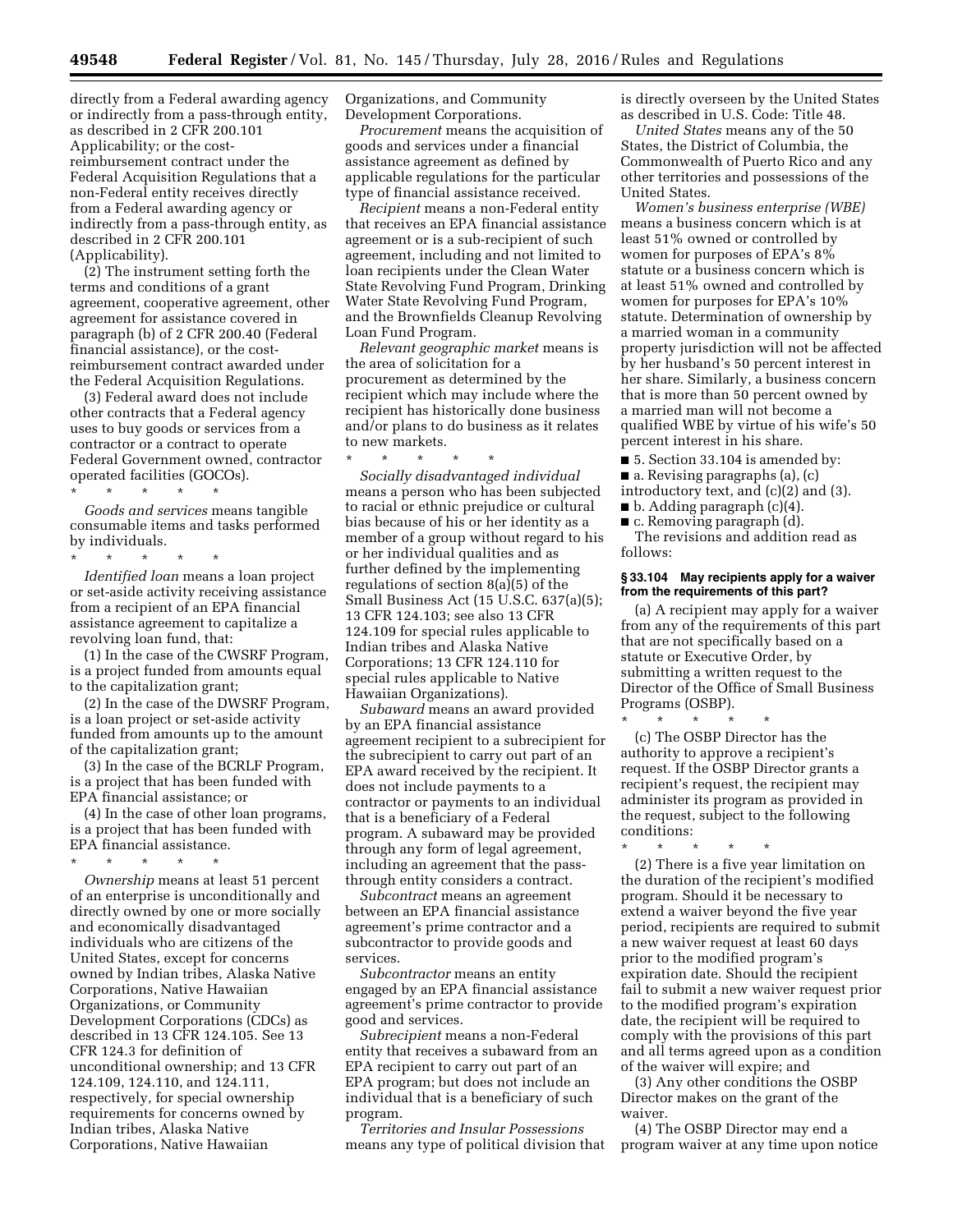to the recipient and require a recipient to comply with the provisions of this part.

■ 6. Section 33.105 is revised to read as follows:

#### **§ 33.105 What are the compliance and enforcement provisions of this part?**

If a recipient fails to comply with any of the requirements of this part, EPA may take remedial action under 2 CFR 200.338, as appropriate, or any other action authorized by law, including, but not limited to, enforcement under 18 U.S.C. 1001 and/or the Program Fraud Civil Remedies Act of 1986 (31 U.S.C. 3801 *et seq.*). Examples of the remedial actions include, but are not limited to:

(a) Temporarily withholding cash payments pending correction of the deficiency by the recipient or more severe enforcement action by EPA;

(b) Disallowing (that is, denying both use of funds and any applicable matching credit for) all or part of the cost of the activity or action not in compliance;

(c) Wholly or partly suspending or terminating the EPA award;

(d) Initiating suspension or debarment proceedings as authorized under 2 CFR part 180 and EPA regulations (or in the case of a pass-through entity, recommend such a proceeding be initiated by EPA);

(e) Withholding further awards for the project or program; and

(f) Taking other remedies that may be legally available.

■ 7. Section 33.107 is amended by:

■ a. Redesignating paragraphs (b) and

(c) as paragraphs (c) and (d),

respectively.

■ b. Adding new paragraph (b). The addition reads as follows:

#### **§ 33.107 What are the rules governing availability of records, cooperation, and intimidation and retaliation?**

\* \* \* \* \* (b) *Retention requirements and access for records.* Recipients are required to adhere to the requirements set forth in 2 CFR 200.333 through 200.337 for record retention and access to records requirements.

\* \* \* \* \* ■ 8. Appendix A is added to subpart A of part 33 to read as follows:

## **Appendix A to Subpart A of Part 33— Term and Condition**

Each procurement contract signed by an EPA financial assistance agreement recipient or subrecipient, including those for an identified loan under an EPA financial assistance agreement capitalizing a revolving loan fund, must include provisions under 2 CFR part 200, appendix  $\overline{\text{II}}$ , as applicable, as well as the following term and condition:

The contractor shall not discriminate on the basis of race, color, national origin or sex in the performance of this contract. The contractor shall carry out applicable requirements of 40 CFR part 33 in the award and administration of contracts awarded under EPA financial assistance agreements. Failure by the contractor to carry out these requirements is a material breach of this contract, which may result in the termination of this contract or other legally available remedies.

### **Subpart B—Certification**

■ 9. Section 33.202 is revised to read as follows:

### **§ 33.202 How does an entity qualify as an MBE or WBE under EPA's 8% statute?**

To qualify as an MBE or WBE under EPA's 8% statute, an entity must establish that it is owned or controlled by socially and economically disadvantaged individuals who are of good character and citizens of the United States. An entity need not demonstrate potential for success.

■ 10. Section 33.203 is revised to read as follows:

#### **§ 33.203 How does an entity qualify as an MBE or WBE under EPA's 10% statute?**

(a) *Qualifications.* To qualify as an MBE or WBE under EPA's 10% statute, an entity must establish that it is owned and controlled by socially and economically disadvantaged individuals who are of good character and citizens of the United States.

(b) *Presumptions.* In accordance with Title X of the Clean Air Act Amendments of 1990, 42 U.S.C. 7601 note, Black Americans, Hispanic Americans, Native Americans, Asian Americans, Women and Disabled Americans are presumed to be socially and economically disadvantaged individuals. In addition, the following institutions are presumed to be entities owned and controlled by socially and economically disadvantaged individuals: HBCUs, Minority Institutions (including Tribal Colleges and Universities and Hispanic-Serving Institutions) and private and voluntary organizations controlled by individuals who are socially and economically disadvantaged.

(c) *Individuals not members of designated groups.* Nothing in this section shall prohibit any member of a racial or ethnic group that is not designated as socially and economically disadvantaged under paragraph (b) of this section from establishing that they have been impeded in developing a business concern as a result of racial or ethnic discrimination.

(d) *Rebuttal of presumptions.* The presumptions established by paragraph

(b) of this section may be rebutted with respect to a particular entity if it is reasonably established that the individual at issue is not experiencing impediments as a result of the individual's identification as a member of a specified group.

(e) *Joint ventures.* A joint venture may be considered owned and controlled by socially and economically disadvantaged individuals, notwithstanding the size of such joint venture, if a party to the joint venture is an entity that is owned and controlled by a socially and economically disadvantaged individual, and that entity owns 51% of the joint venture. As a party to a joint venture, a person who is not an economically disadvantaged individual, or an entity that is not owned and controlled by a socially and economically disadvantaged individual, may not be a party to more than two awarded contracts in a fiscal year solely by joint venture with a socially and economically disadvantaged individual or entity.

■ 11. Section 33.204 is revised to read as follows:

### **§ 33.204 What certifications are acceptable for establishing MBE or WBE status under the EPA DBE Program?**

(a) EPA accepts the following certifications as being acceptable for establishing MBE or WBE status under the EPA DBE Program:

(1) The United States Small Business Administration (SBA), under its 8(a) Business Development Program (13 CFR part 124, subpart A), Small Disadvantaged Business (SDB) Program (13 CFR part 124, subpart B), or Economically Disadvantaged Woman Owned Small Business (EDWOSB) Program (13 CFR part 127, subpart B);

(2) The United States Department of Transportation (DOT), under its regulations for Participation by Disadvantaged Business Enterprises in DOT Programs (49 CFR parts 23 and 26) with U.S. citizenship;

(3) Any Indian Tribal Government, State Government, local Government or independent private organization certification that meets the criteria set forth in § 33.202 or § 33.203; or

(4) The EPA DBE self-certification as described in § 33.205.

(b) Such certifications shall be considered acceptable for establishing MBE or WBE status, as appropriate, under EPA's DBE Program as long as the certification meets EPA's U.S. citizenship requirement under § 33.202 or § 33.203.

■ 12. Section 33.205 is revised to read as follows: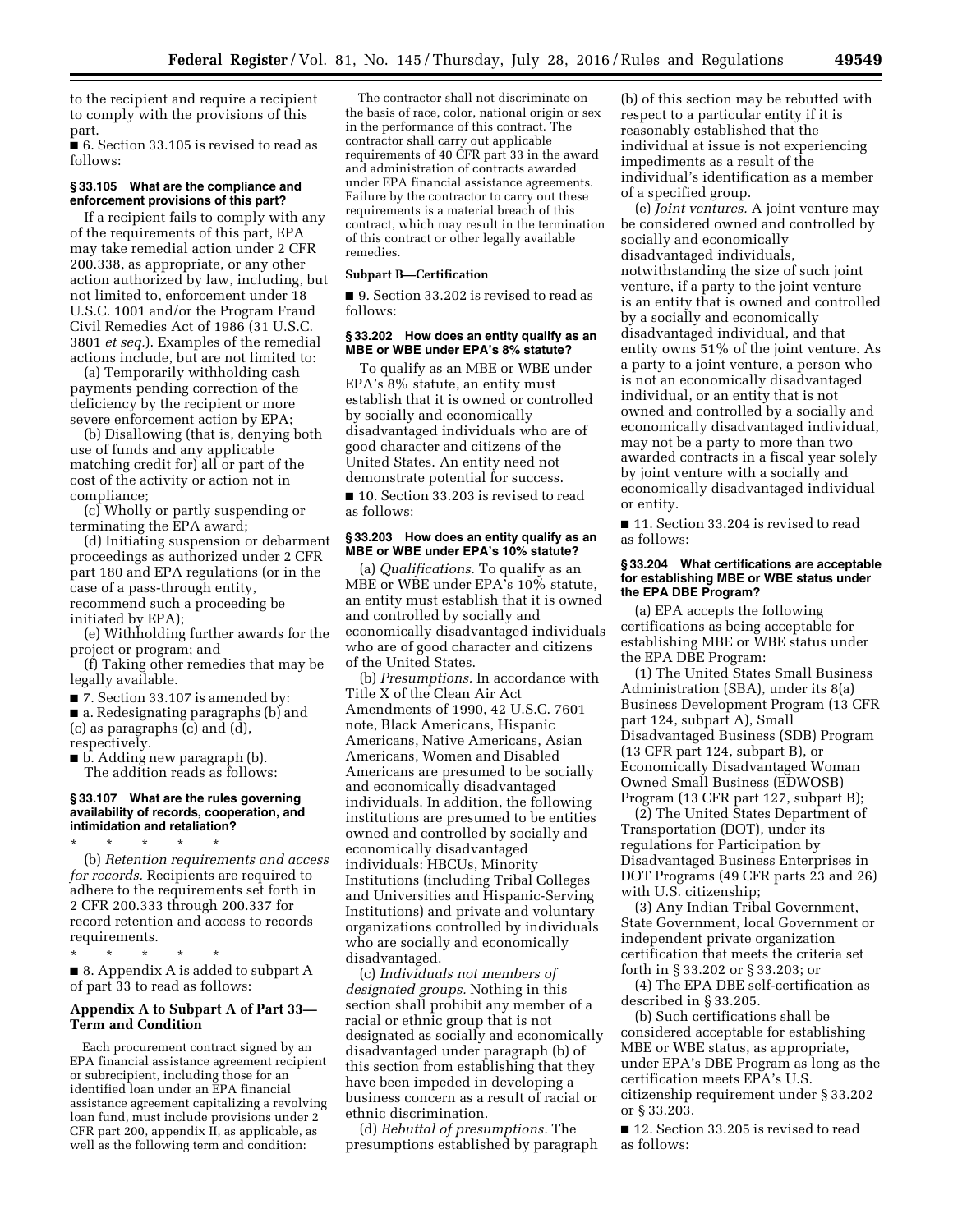#### **§ 33.205 How does an entity become selfcertified by EPA?**

(a) An entity may self-certify as an MBE or WBE under the EPA DBE Program. To self-certify, the entity must register in the EPA Small Business Vendor Profile System (SBVPS) and attest to meeting the eligibility requirements set forth in § 33.202 or § 33.203.

(b) EPA DBE Program's selfcertifications are only applicable to opportunities funded by EPA financial assistance agreements and are not recognized by other federal, state or local organizations.

■ 13. Section 33.206 is revised to read as follows:

## **§ 33.206 Is there a list of EPA certified MBEs and WBEs?**

A list of firms that have chosen to self-certify as an MBE or WBE under the EPA DBE Program can be accessed through the EPA SBVPS on the OSBP Web site. EPA will not maintain a list of firms certified through other entities.

#### **§ 33.207 [Removed and Reserved]**

■ 14. Section 33.207 is removed and reserved.

■ 15. Section 33.208 is revised to read as follows:

#### **§ 33.208 How long does an MBE or WBE self-certification from EPA last?**

Self-certifications are valid for a period of three years from the date an entity is self-certified in the EPA SBVPS. Entities are required to re-enter their registration information in the EPA SBVPS every three years in order to maintain MBE or WBE status under the DBE program. Entries in the EPA SBVPS older than three years will be automatically removed from the system.

## **§ 33.209 [Removed and Reserved]**

■ 16. Section 33.209 is removed and reserved.

■ 17. Section 33.210 is revised to read as follows:

#### **§ 33.210 Does an entity self-certified as an MBE or WBE by EPA need to keep EPA informed of any changes that may affect the entity's certification?**

Should there be any changes to the entity's circumstances that affects its ability to meet disadvantaged status, ownership, and/or control requirements of this subpart, the entity must remove its self-certification entry in the EPA SBVPS within 30 days of the occurrence of the change. Failure to comply may result in the loss of MBE or WBE certification under EPA's DBE Program and EPA may take other remedies that may be legally available. Failure to

comply may result in the loss of MBE or WBE certification under EPA's DBE Program, and EPA may take other remedies that may be legally available.

### **§ 33.211 [Removed and Reserved]**

■ 18. Section 33.211 is removed and reserved.

### **Subpart C—Good Faith Efforts**

■ 19. Section 33.301 is revised to read as follows:

### **§ 33.301 What does this subpart require?**

(a) The good faith efforts are methods used by all EPA recipients to ensure that DBEs have the opportunity to compete for procurements funded by EPA financial assistance dollars.

(b) A recipient, including one exempted from applying the fair share objective requirements by § 33.411, is required to make good faith efforts whenever making procurements under an EPA financial assistance agreement.

(c) Good faith efforts are required even if the fair share objectives have been achieved under subpart D.

(d) Methods used to adhere to good faith requirements must be documented and retained in the recipient's records; this documentation should include, but is not limited to, email logs, phone logs, electronic searches and communication, handouts, flyers or similar records.

(e) Recipients are required to ensure that the requirements of this subpart are passed down to all sub-recipients/prime contractors.

(f) There are no exemptions to the requirements of this subpart.

(g) This subpart does not negate the post federal award requirements set forth in 2 CFR part 200.

(h) The following is a list of actions a recipient must perform to satisfy the good faith effort requirement:

(1) Ensure DBEs are made aware of contracting opportunities to the fullest extent practicable through outreach and recruitment activities by placing DBEs on solicitation lists and soliciting them whenever they are potential sources.

(2) Make information on forthcoming opportunities available to DBEs and arrange time frames for contracts and establish delivery schedules, where the requirements permit, in a way that encourages and facilitates participation by DBEs in the competitive process. This includes, whenever possible, posting solicitations for bids or proposals for a minimum of 30 calendar days before the bid or proposal closing date.

(3) Consider in the contracting process whether firms competing for large contracts could subcontract with DBEs; this includes, where appropriate, breaking out requirements into economically feasible units to facilitate DBE participation.

(4) Encourage contracting with a consortium of DBEs when a contract is too large for one of these firms to handle individually.

(5) Effectively using the services of available minority/women community organizations; minority/women contractors' groups; local, state, and Federal minority/women business assistance offices; and other organizations, when feasible, to conduct the efforts described in paragraphs (h)(1) through (4) of this section.

(i) A recipient should make every attempt to conduct the efforts described in paragraphs (h)(1) through (5) of this section. In the event that one or more of the aforementioned efforts cannot be performed, the circumstances that have prohibited the full execution of each step should be documented and retained in the recipient's records. Recipients that fail to meet their fair share goals will not be penalized provided they attempt to follow the good faith efforts and adequately document the methods used to solicit DBEs. However, failure to retain proper documentation may constitute noncompliance and result in remedial action as described in § 33.105.

■ 20. Section 33.302 is amended by revising paragraphs (c) through (i) to read as follows:

#### **§ 33.302 Are there any additional contract administration requirements?**  \* \* \* \* \*

(c) If a DBE subcontractor fails to complete work under the subcontract for any reason, the recipient must require the prime contractor to employ the good faith efforts described in § 33.301(h) if soliciting a replacement subcontractor.

(d) A recipient must require its prime contractor to have its DBE subcontractors complete EPA Form 6100–3—DBE Program Subcontractor Performance Form. A recipient must then require its prime contractor to include all completed forms as part of the prime contractor's bid or proposal package.

(e) A recipient must require its prime contractor to complete and submit EPA Form 6100–4—DBE Program Subcontractor Utilization Form as part of the prime contractor's bid or proposal package.

(f) Copies of EPA Form 6100–2—DBE Program Subcontractor Participation Form, EPA Form 6100–3—DBE Program Subcontractor Performance Form, and EPA Form 6100–4—DBE Program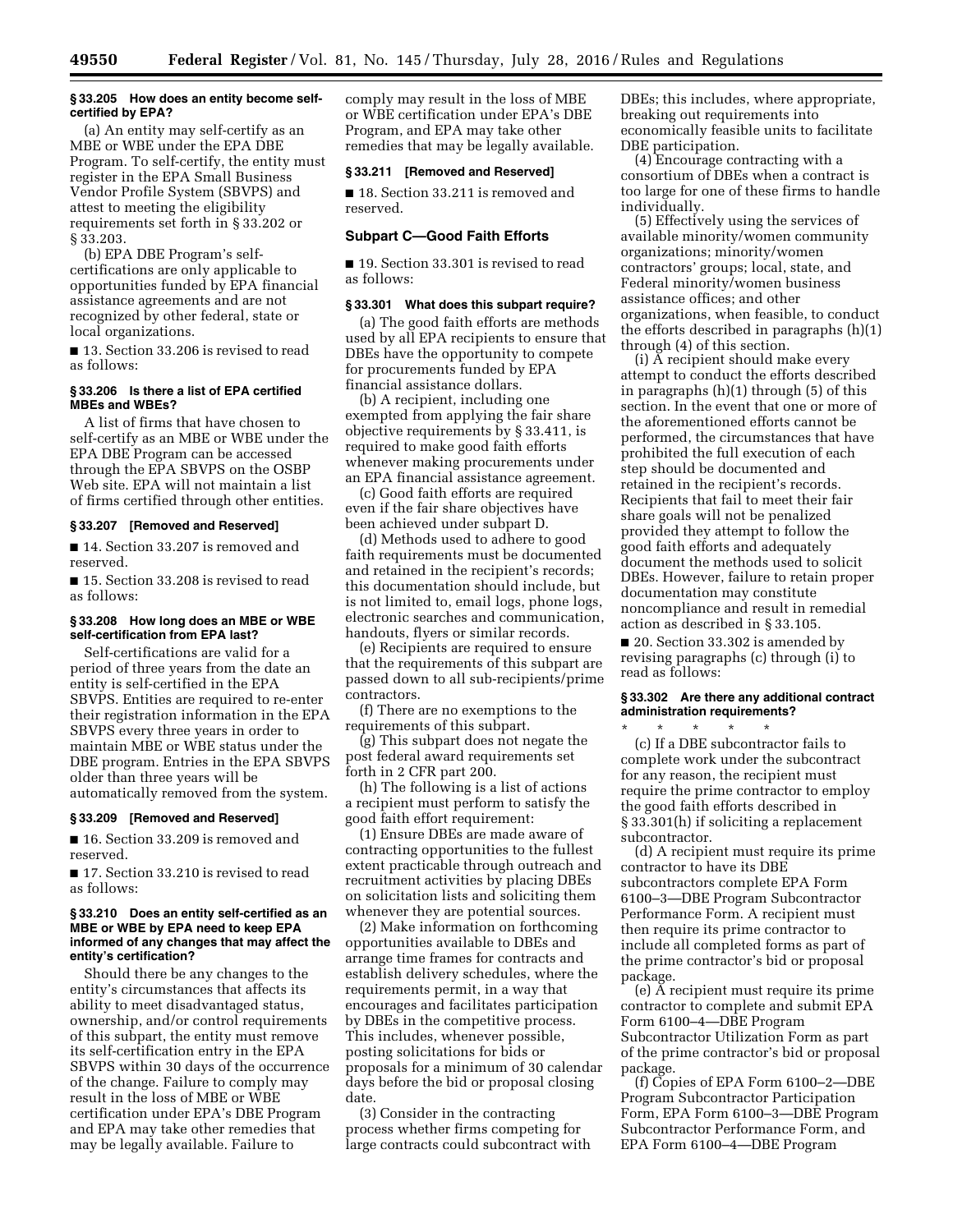Subcontractor Utilization Form may be obtained online from EPA OSBP's Home Page.

(g) Failure to include EPA Form 6100–3 and EPA Form 6100–4 in a bid or proposal package may constitute nonresponsiveness. A recipient may consider this non-responsiveness in evaluating a prime contractor's proposal.

(h) A recipient must ensure that each procurement contract it awards contains the term and condition specified in 2 CFR part 200, appendix II, concerning compliance with the requirements of this part. A recipient must also ensure that this term and condition is included in each procurement contract awarded by an entity receiving an identified loan under a financial assistance agreement to capitalize a revolving loan fund.

(i) In addition to requirements stated above, all procurement contracts awarded by a recipient must contain provisions detailed in 2 CFR part 200, appendix II, as applicable.

■ 21. Section 33.303 is revised to read as follows:

#### **§ 33.303 Are there special rules for loans under EPA financial assistance agreements?**

A recipient of an EPA financial assistance agreement to capitalize a revolving loan fund, including, but not limited to, a State under the CWSRF or DWSRF or an eligible entity under the Brownfields Cleanup Revolving Loan Fund program, must require that borrowers receiving identified loans comply with the good faith efforts described in § 33.301 and the contract administration requirements of § 33.302. This provision does not require that such private and nonprofit borrowers expend identified loan funds in compliance with any other procurement procedures contained in 2 CFR part 200, subpart D (Post Federal Award Requirements, Procurement Standards), or 40 CFR part 35, subpart O, as applicable.

■ 22. Section 33.304 is amended by revising the section heading and paragraphs (a) through (c) to read as follows:

### **§ 33.304 What special rules apply to a Native American (either as an individual, organization, Tribe or Tribal Government or consortium) recipient or prime contractor when following the good faith efforts?**

(a) A Native American (either as an individual, organization, corporation, Tribe or Tribal Government or consortium) recipient or prime contractor must follow the good faith efforts in § 33.301(h) only if doing so would not conflict with existing Tribal

or Federal law, including but not limited to the Indian Self-Determination and Education Assistance Act (25 U.S.C. 450e), which establishes, among other things, that any federal contract, subcontract, grant, or subgrant awarded to Indian organizations or for the benefit of Indians, shall require preference in the award of subcontracts and subgrants to Indian organizations and to Indianowned economic enterprises.

(b) Tribal organizations awarded an EPA financial assistance agreement have the ability to solicit and recruit Indian organizations and Indian-owned economic enterprises and give them preference in the award process prior to undertaking the good faith efforts. Tribal governments with promulgated tribal laws and regulations concerning the solicitation and recruitment of Nativeowned and other minority business enterprises, including women-owned business enterprises, have the discretion to utilize these tribal laws and regulations in lieu of the good faith efforts. If the effort to recruit Indian organizations and Indian-owned economic enterprises is not successful, then the recipient must follow the good faith efforts. All tribal recipients still must retain records documenting compliance in accordance with § 33.501 and must report to EPA on their accomplishments in accordance with § 33.502.

(c) Any recipient, whether or not Native American, of an EPA financial assistance agreement for the benefit of Native Americans, is required to solicit and recruit Indian organizations and Indian-owned economic enterprises and give them preference in the award process prior to undertaking the good faith efforts. If the efforts to solicit and recruit Indian organizations and Indianowned economic enterprises is not successful, then the recipient must follow the good faith efforts.

## **Subpart D—Fair Share Objectives**

\* \* \* \* \*

■ 23. Section 33.401 is revised to read as follows:

#### **§ 33.401 What does this subpart require?**

A recipient must either negotiate with the appropriate EPA award official or his/her designee fair share objectives for MBE and WBE participation in procurement under the financial assistance agreements, or use the approved fair share objective of another recipient with the same or similar relevant geographic buying market, purchasing the same or similar items. ■ 24. Section 33.402 is revised to read as follows:

#### **§ 33.402 Are there special rules for loans under EPA financial assistance agreements?**

(a) A recipient of an EPA financial assistance agreement to capitalize revolving loan funds must either:

(1) Apply its own fair share objectives negotiated with EPA under § 33.401 to identified loans using a substantially similar relevant geographic market;

(2) Negotiate separate fair share objectives with entities receiving identified loans, as long as such separate objectives are based on demonstrable evidence of availability of MBEs and WBEs in accordance with this subpart; or

(3) Use the approved fair share objective of another recipient with the same or similar relevant geographic buying market, with the same or similar items.

(b) If procurements will occur over more than one year, the recipient should apply the fair share objectives to the year in which the procurement action occurs.

■ 25. Section 33.403 is revised to read as follows:

## **§ 33.403 What is a fair share objective?**

A fair share objective is an objective based on the capacity and availability of qualified, certified MBEs and WBEs in the relevant geographic market compared to the number of all qualified entities in the same market, to reflect the level of MBE and WBE participation expected absent the effects of discrimination. A fair share objective is not a quota.

■ 26. Section 33.404 is revised to read as follows:

#### **§ 33.404 When must a recipient negotiate fair share objectives with EPA?**

A recipient must submit its proposed MBE and WBE fair share objectives and supporting documentation to EPA within 90 days after its acceptance of its financial assistance award. EPA must respond in writing to the recipient's submission within 45 days of receipt, either agreeing with the submission or providing initial comments for further negotiation. Failure to respond within this time frame may be considered as agreement by EPA with the fair share objectives submitted by the recipient. MBE and WBE fair share objectives must be agreed upon by the recipient and EPA before funds may be expended for procurement under the recipient's financial assistance agreement.

- 27. Section 33.405 is amended by:
- a. Revising paragraphs (a), (b)
- introductory text, and (b)(1) and (2);
- $\blacksquare$  b. Adding paragraph (c)(4).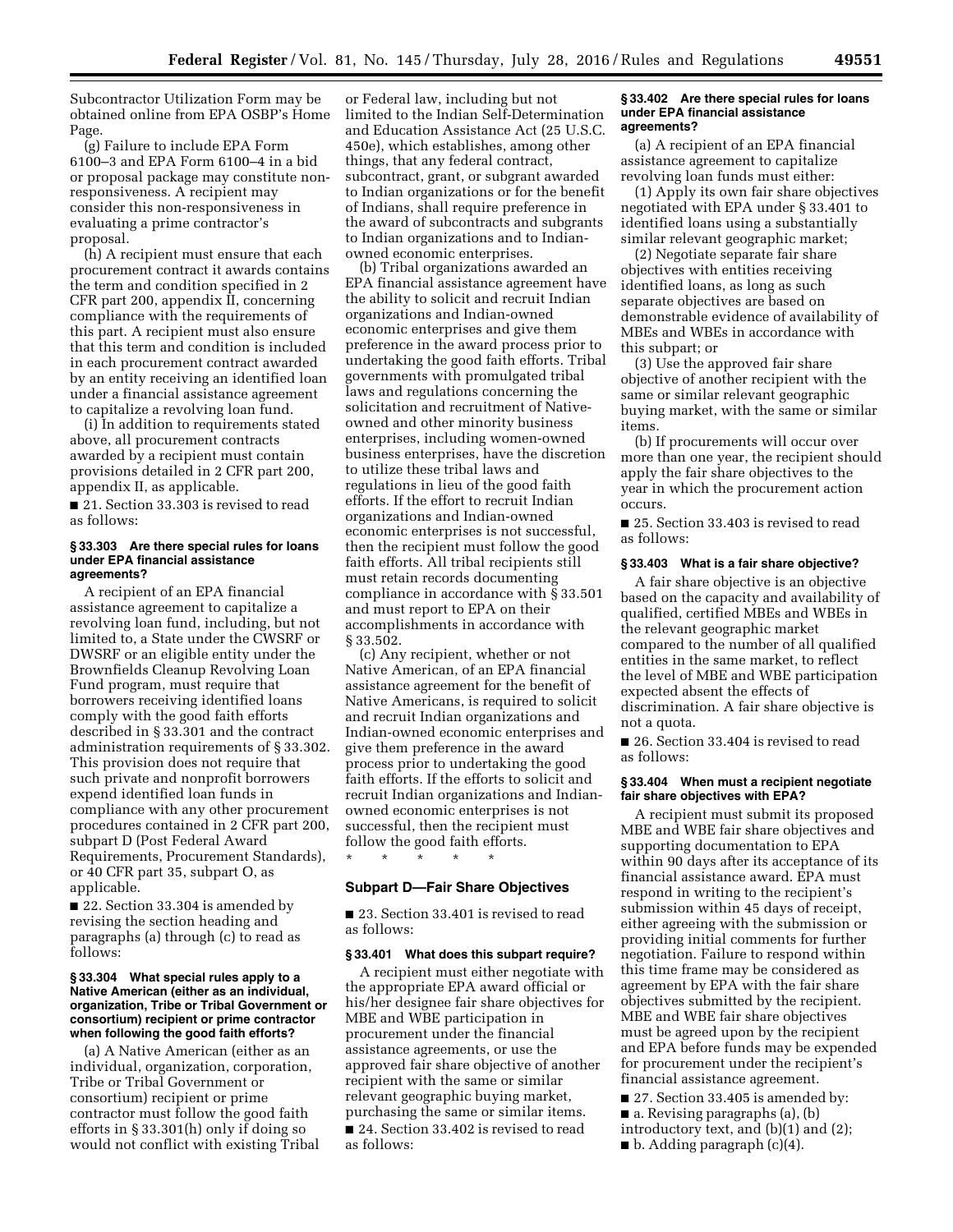The revisions and addition read as follows:

#### **§ 33.405 How does a recipient determine its fair share objectives?**

(a) Unless a recipient chooses to use the approved fair share objective of another recipient, it must determine its fair share objectives based on demonstrable evidence of the number of certified MBEs and WBEs that are ready, willing, and able to perform in the relevant geographic market. The market may be a geographic region of a State, an entire State, or a multi-State area. Fair share objectives must reflect the recipient's determination of the level of MBE and WBE participation it would expect absent the effects of discrimination. A recipient must propose separate objectives for MBEs and WBEs.

(b) *Step 1.* A recipient must first determine a base figure for the relative availability of MBEs and WBEs. The following are examples of approaches that a recipient may take. Any percentage figure derived from one of these examples should be considered a basis from which a recipient begins when examining evidence available in its jurisdiction. These examples are provided as a starting point and are not intended as an exhaustive list.

(1) *MBE and WBE directories and Census Bureau data.* Separately determine the number of certified MBEs and WBEs that are ready, willing, and able to perform in the relevant geographic market from an MBE/WBE directory such as those provided by the Department of Transportation. When using the Census Bureau's County Business Pattern (CBP) database, determine the number of all qualified businesses available in the market that perform work in the same business industries. Separately divide the number of MBEs and WBEs by the number of all businesses to derive a base figure for the relative availability of MBEs and WBEs in the market.

(2) *Data from a disparity study.* Use a percentage figure derived from data in a valid, applicable disparity study conducted within the preceding ten years comparing the available MBEs and WBEs in the relevant geographic market with their actual usage by entities for procurements in the same business industries.

- \* \* \* \* \*
	- (c) \* \* \*

(4) Unless exempt under § 33.411, a recipient that fails to establish and implement goals as provided in this section will be considered noncompliant and EPA may take remedial action under 2 CFR 200.338, as appropriate, or any other action authorized by law, including, but not limited to, enforcement under 18 U.S.C. 1001 and/or the Program Fraud Civil Remedies Act of 1986 (31 U.S.C. 3801 *et seq.*).

■ 28. Section 33.407 is revised to read as follows:

## **§ 33.407 How long do MBE and WBE fair share objectives remain in effect?**

Once MBE and WBE fair share objectives have been negotiated, they will remain in effect for five fiscal years unless there are significant changes to the data supporting the fair share objectives. The fact that a disparity study utilized in negotiating fair share objectives has become more than ten years old during the five-year period does not by itself constitute a significant change requiring renegotiation.

■ 29. Section 33.408 is amended by revising paragraph (a) to read as follows:

### **§ 33.408 May a recipient use race and/or gender conscious measures as part of this program?**

(a) Should the good faith efforts described in subpart C of this part or other race and/or gender neutral measures prove to be inadequate to achieve an established fair share objective, race and/or gender conscious action (*e.g.,* apply the subcontracting suggestion in § 33.301(h)(3) to MBEs and WBEs) is available to a recipient and its prime contractor to more closely achieve the fair share objectives, subject to § 33.409. Under no circumstances are race and/or gender conscious actions required by EPA.

\* \* \* \* \*

■ 30. Section 33.410 is revised to read as follows:

#### **§ 33.410 Can a recipient be penalized for failing to meet its fair share objectives?**

A recipient cannot be penalized, or treated by EPA as being in noncompliance with this subpart, solely because its MBE or WBE participation does not meet its applicable fair share objective. However, EPA may take remedial action under 2 CFR 200.338, as appropriate, or any other action authorized by law, including, but not limited to, enforcement under 18 U.S.C. 1001 and/or the Program Fraud Civil Remedies Act of 1986 (31 U.S.C. 3801 *et seq.*) for failure to comply with the provisions of this subpart.

■ 31. Section 33.411 is amended by revising paragraphs (a) through (c) to read as follows:

#### **§ 33.411 Who may be exempted from this subpart?**

(a) *General.* A recipient of an EPA financial assistance agreement in the amount of \$1 million or less for any single assistance agreement, or of more than one financial assistance agreement with a combined total of \$1 million or less in any one fiscal year, is not required to apply the fair share objective requirements of this subpart. This exemption is limited to the fair share objective requirements of this subpart.

(b) *Clean Water State Revolving Fund (CWSRF) Program, Drinking Water State Revolving Fund (DWSRF) Program, Brownfields Cleanup Revolving Loan Fund (BCRLF) Program or other identified loan recipients.* A recipient under the CWSRF, DWSRF, BCRLF, or other identified loan program is not required to apply the fair share objective requirements of this subpart to an entity receiving one or more identified loans in an amount of \$1 million or less in any one fiscal year. This exemption is limited to the fair share objective requirements of this subpart.

(c) *U.S. Territory and Insular Possession, and Tribal and Intertribal Consortia recipients of program assistance agreements that can be included in Performance Partnership Grants (PPGs) under 40 CFR part 35, subparts A and B, respectively.* U.S Territory and Insular Possession, and Tribal and Intertribal Consortia recipients of PPG eligible grants are not required to apply the fair share objective requirements of this subpart to those grants. This exemption is limited to the fair share objective requirements of this subpart.

\* \* \* \* \*

#### **§ 33.412 [Removed and Reserved]**

■ 32. Section 33.412 is removed and reserved.

### **Subpart E—Recordkeeping and Reporting**

■ 33. Section 33.501 is amended by revising paragraphs (b) introductory text, (b)(2), and (c) to read as follows:

#### **§ 33.501 What are the recordkeeping requirements of this part?**  \* \* \* \* \*

(b) A recipient of a Continuing Environmental Program Grant or other annual assistance agreements must create and maintain a bidders list. In addition, a recipient of an EPA financial assistance agreement to capitalize a revolving loan fund also must require entities receiving identified loans to create and maintain a bidders list if the recipient of the loan is subject to, or